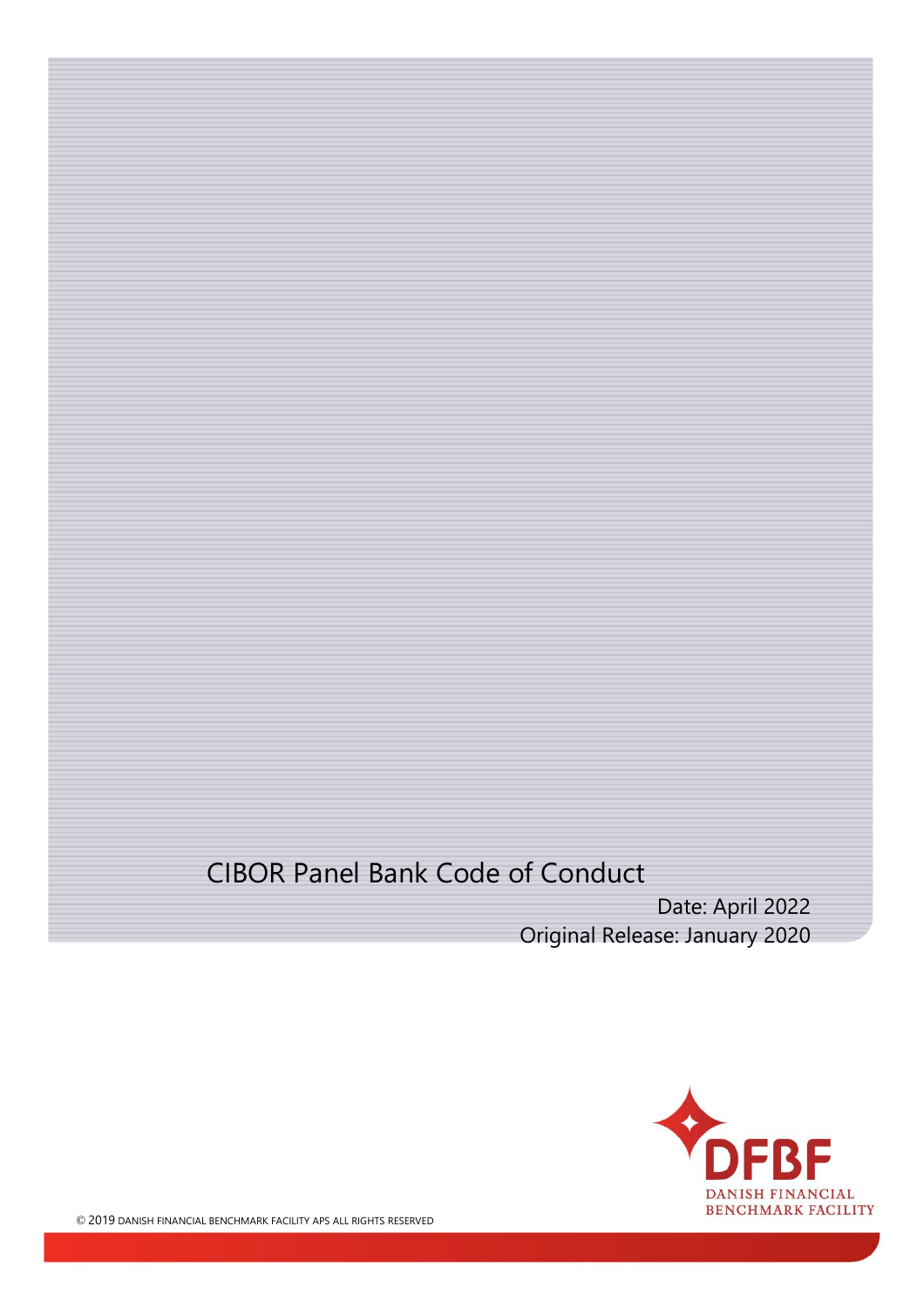# Contents

| 1 |       |                                                                      |  |  |
|---|-------|----------------------------------------------------------------------|--|--|
|   | 1.3   |                                                                      |  |  |
|   | 1.4   |                                                                      |  |  |
|   | 1.5   |                                                                      |  |  |
|   | 1.6   |                                                                      |  |  |
|   | 1.7   |                                                                      |  |  |
|   | 1.8   |                                                                      |  |  |
|   | 1.9   |                                                                      |  |  |
|   |       |                                                                      |  |  |
|   | 2.1   |                                                                      |  |  |
|   | 2.1.1 |                                                                      |  |  |
|   | 2.1.2 |                                                                      |  |  |
|   | 2.1.3 |                                                                      |  |  |
| 3 |       |                                                                      |  |  |
|   | 3.1   |                                                                      |  |  |
|   | 3.2   | Internal Policies Ensuring Panel Bank Provides Relevant Input Data 8 |  |  |
|   | 3.3   |                                                                      |  |  |
|   | 3.4   |                                                                      |  |  |
|   |       |                                                                      |  |  |
|   | 4.1   |                                                                      |  |  |
|   | 4.2   |                                                                      |  |  |
|   | 4.3   |                                                                      |  |  |
|   | 4.3.1 |                                                                      |  |  |
|   | 4.4   |                                                                      |  |  |
|   | 4.5   |                                                                      |  |  |
|   | 4.6   |                                                                      |  |  |
|   | 4.7   |                                                                      |  |  |
|   | 4.7.1 |                                                                      |  |  |
|   | 4.8   |                                                                      |  |  |
|   | 4.9   | Suspicious Behaviour, Manipulation and Disciplinary Procedures 14    |  |  |
|   | 4.9.1 |                                                                      |  |  |
|   | 4.9.2 |                                                                      |  |  |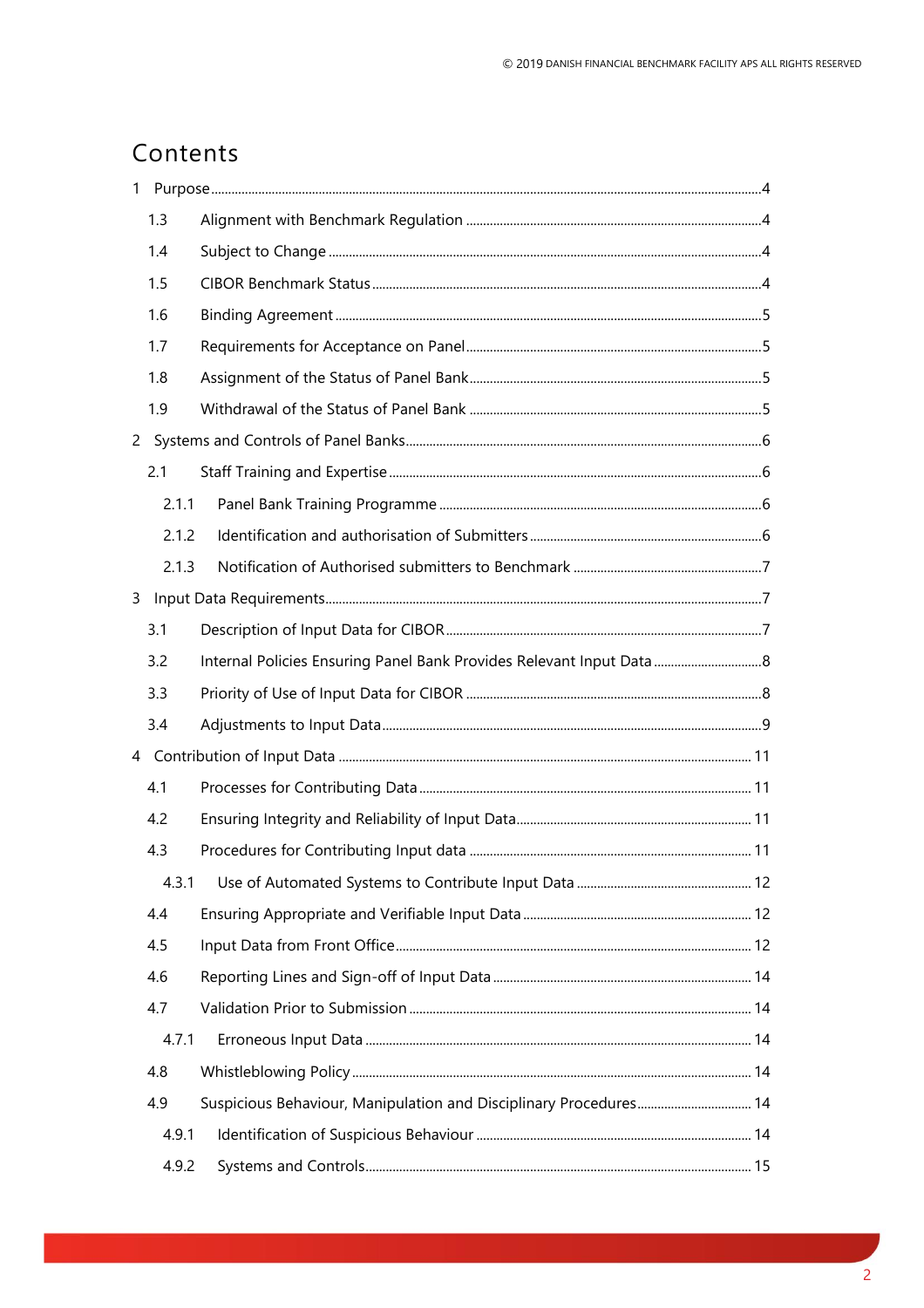|   | 4.10 |                                                                                 |  |
|---|------|---------------------------------------------------------------------------------|--|
|   | 4.11 |                                                                                 |  |
|   | 4.12 |                                                                                 |  |
|   | 4.13 | Notifications to DFBF Regarding Suspicious Behaviour and Breaches of Regulation |  |
|   | 4.14 |                                                                                 |  |
|   | 4.15 |                                                                                 |  |
|   | 4.16 | Contribution of Input Data Relying on Expert Judgement or Discretion  16        |  |
|   | 4.17 |                                                                                 |  |
|   |      |                                                                                 |  |
|   | 5.1  |                                                                                 |  |
|   | 5.2  |                                                                                 |  |
| 6 |      |                                                                                 |  |
|   |      |                                                                                 |  |
| 8 |      |                                                                                 |  |
|   |      |                                                                                 |  |
|   |      |                                                                                 |  |
|   |      |                                                                                 |  |

Copyright © by Danish Financial Benchmark ApS (DFBF) All rights reserved. This document or any portion thereof may not be reproduced or used in any manner whatsoever without the express written permission of DFBF.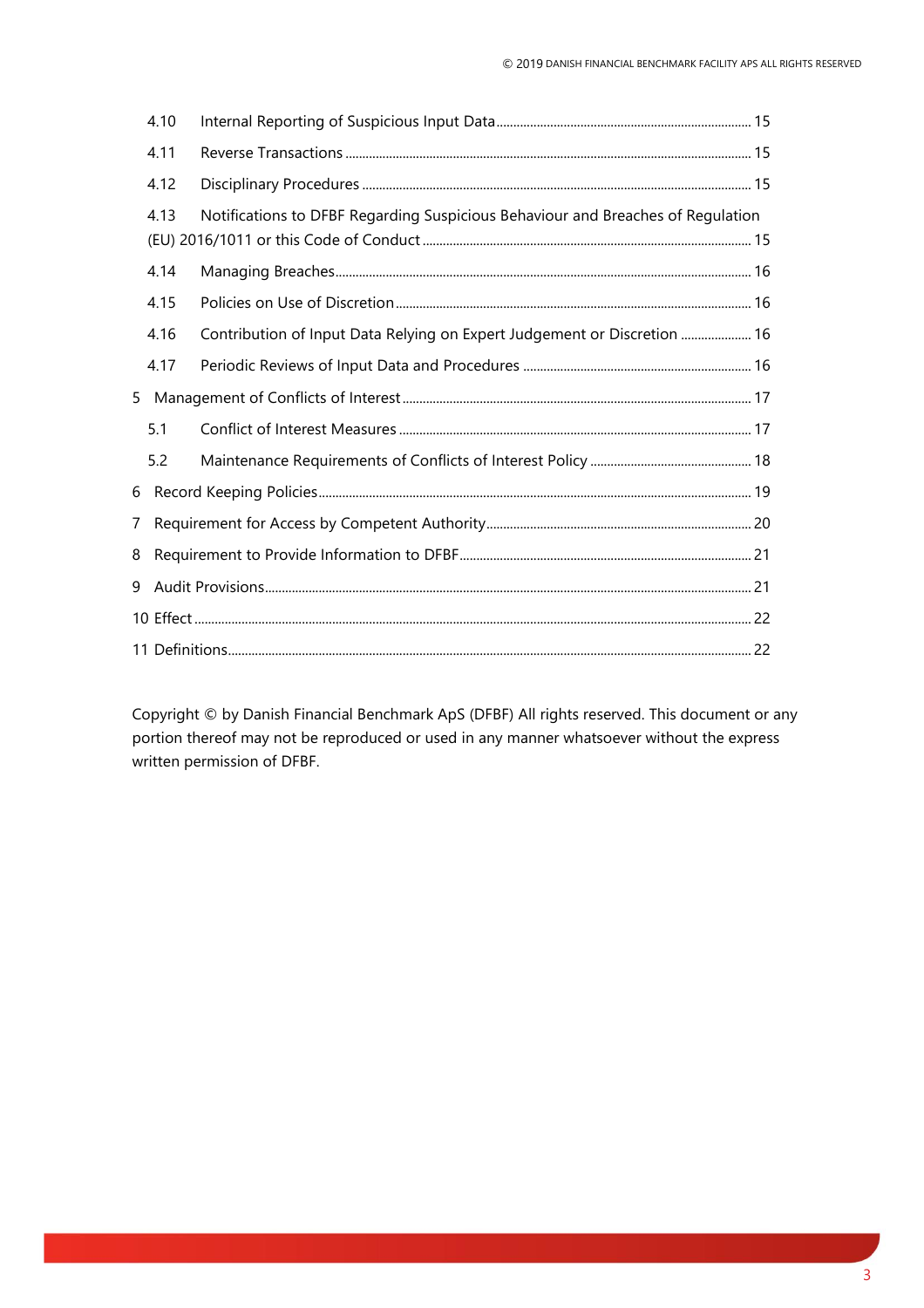## <span id="page-3-0"></span>1 Purpose

- 1.1 The Purpose of this Code of Conduct is to ensure consistent behaviour by Panel Banks in respect to their provision of input data as regards the quality, accuracy and quantity required by the methodology used to determine the Benchmark covered by this Code of Conduct<sup>1</sup>
- 1.2 As Administrator, the Danish Financial Benchmark Facility (DFBF), has taken into consideration the nature, scale and complexity of the activities of the Panel Banks, including that Panel Banks are supervised entities; whether conflict of interest may rise between the contribution to the Benchmark and trading or other activities performed by the Panel Banks; and the level of discretion involved in the process of contribution.

#### <span id="page-3-1"></span>1.3 Alignment with Benchmark Regulation

This Code of Conduct is aligned with Regulation (EU) 2016/1011 of the European Parliament, including any delegated or implementing acts, regulatory or implementing technical standards, rules, requirements, guidelines and policies relating to the aforesaid regulation, as at the date of this conduct. [As the Benchmark Regulation may be amended or replaced from time to time, this Code of Conduct is subject to change as set out in clause 1.4]. As the Benchmark is based on input data from Panel Banks the DFBF has developed this Code of Conduct to clearly specify Panel Banks' responsibilities with respect to their contribution of input data.

#### <span id="page-3-2"></span>1.4 Subject to Change

This Code of Conduct may be subject to change by the DFBF on 30 days' notice to the Panel Banks. The DFBF shall amend and/or supplement the Code of Conduct at any time to ensure that it continues to comply with applicable regulatory requirements within 30 days of a notification from the Danish Financial Supervisory Authority (Danish FSA). Panel Banks shall ensure that appropriate changes are made to their policies and procedures within this timeframe or as otherwise advised by the DFBF. Changes which are unrelated to either applicable regulatory requirements or requirements by the Danish FSA will be implemented by the DFBF following the 90 days' notice to the Panel Banks.

#### <span id="page-3-3"></span>1.5 CIBOR Benchmark Status

The **DFBF** administers one individual benchmark covered by this specific Code of Conduct:

**CIBOR** being the rate of interest, at which a Panel Bank would lend DKK, if they were to so, for a period of 1 week, 1, 3, 6, and 12 months' maturity to a Prime Bank on an uncollateralized basis (i.e. unsecured interbank loan).

#### <sup>1</sup> CIBOR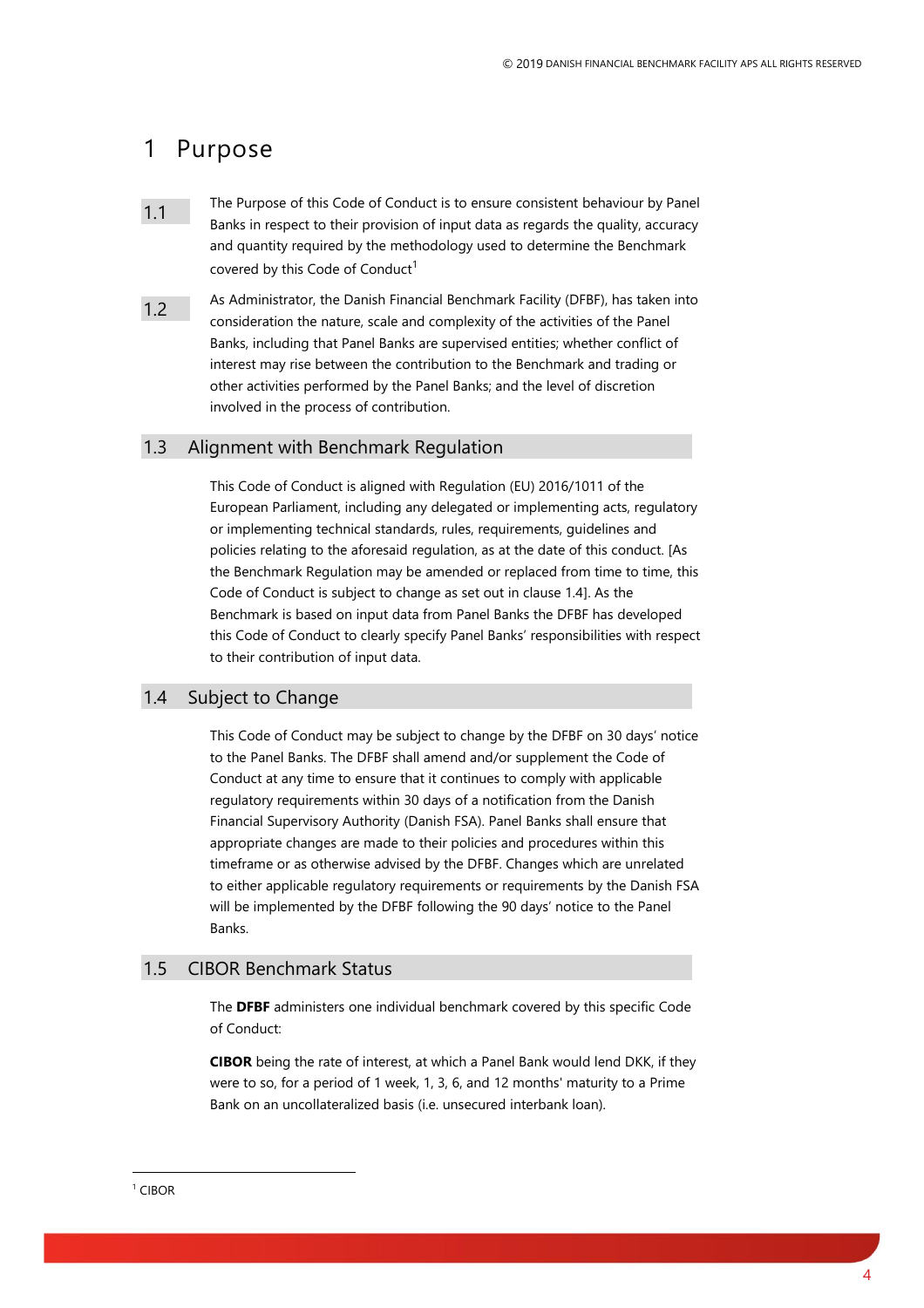## <span id="page-4-0"></span>1.6 Binding Agreement

A Panel Bank shall become bound by this Code of Conduct upon its accession to this Code of Conduct by executing and delivering to the DFBF a 'Declaration of Accession' substantially in a form provided by the DFBF.

Each Panel Bank shall certify their compliance with the provisions of this Code of Conduct by executing and delivering to the DFBF a 'Declaration of Compliance' substantially in a form provided by the DFBF, upon acceding to this Code of Conduct. Each Panel Bank shall repeat this declaration annually and at each time the DFBF instructs the Panel Banks to do so following any material update to the Code of Conduct.

### <span id="page-4-1"></span>1.7 Requirements for Acceptance on Panel

A Panel Bank is required to be a supervised entity and to be an active participant in the Danish interbank market with the final decision determined by the Oversight Committee having given all due consideration to the request.

#### <span id="page-4-2"></span>1.8 Assignment of the Status of Panel Bank

A written application for the status of Panel Bank shall be delivered to the DFBF. The application shall include a declaration of the applicant´s ability and willingness to satisfy the obligations applying to Panel Banks pursuant to this Code of Conduct.

The DFBF shall decide on the assignment of the status of Panel Bank within 60 days of receipt of the application. The assignment of the status of Panel Bank shall be discretionary, however the DFBF shall provide reasons for rejecting an application, in writing, within 7 days of a decision being made.

The DFBF shall notify the applicant of the decision in respect to the assignment of the status of Panel Bank within three working days of the decision being made. The decision shall include the date from which the Panel Bank shall start to submit Input Data to the DFBF.

The assignment of the Panel Bank status including the date from when it shall start to submit Input Data for the Benchmark calculation shall be announced by the DFBF in writing to all other Panel Banks and the Danish FSA within three working days of the decision being made.

#### <span id="page-4-3"></span>1.9 Withdrawal of the Status of Panel Bank

The DFBF may withdraw the status of Panel Bank:

- a) at the request of the Panel Bank;
- b) upon non-compliance by the Panel Bank with its obligations pursuant to this Code of Conduct;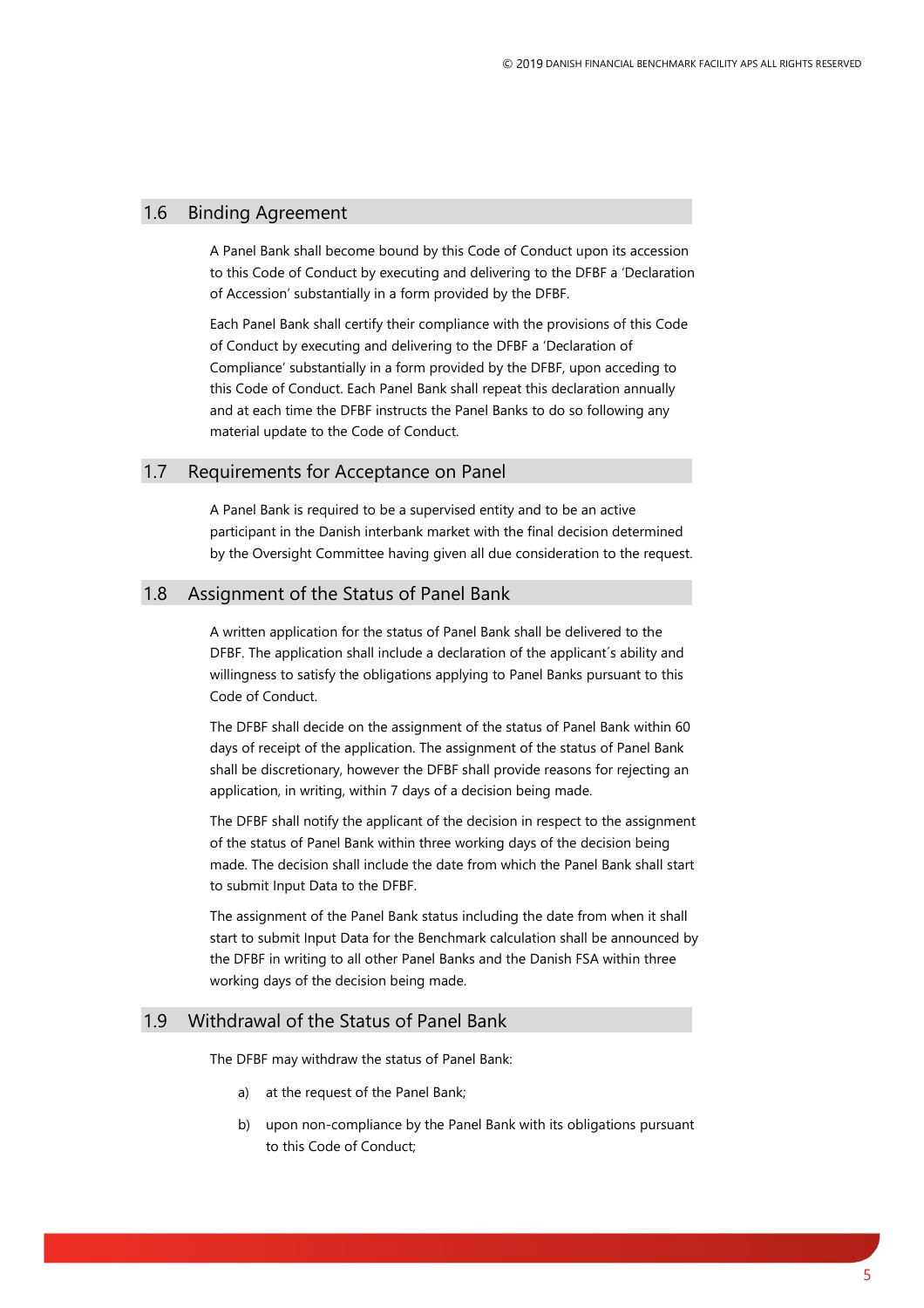Panel Banks are obliged to notify the DFBF of the intent to put in a request pursuant to Clause 1.9(a) at least three months in advance.

The Panel Bank, upon notification to DFBF of its intent to withdraw its status as Panel Bank, should include its reason for the withdrawal. The Danish FSA would be duly informed with an assessment of the consequences of the withdrawal of the specific Panel Bank to the ongoing viability of the benchmark.

The affected Panel Bank shall be notified in writing of the decision by the DFBF within 30 days from the receipt of the request and within three working days of the decision being made. The decision shall become effective on the date stated in the notification to the affected Panel Bank and there shall be no right of appeal.

The DFBF shall notify in writing other Panel Banks of a decision to withdraw the status of a Panel Bank within three working days of the decision being made. The notification shall include information about the effective date of the withdrawal.

## <span id="page-5-0"></span>2 Systems and Controls of Panel Banks

## <span id="page-5-2"></span><span id="page-5-1"></span>2.1 Staff Training and Expertise

#### 2.1.1 PANEL BANK TRAINING PROGRAMME

Each Panel Bank shall have training programs to ensure that each submitter has:

- a) adequate knowledge and experience of how the Benchmark is intended to measure the underlying market or economic reality;
- b) adequate knowledge of all the elements of this Code of Conduct
- c) adequate knowledge of BMR and Regulation (EU) No 596/2014 relevant to the contribution of input data.

Submitters acting on behalf of a Panel Bank should receive adequate training so that they have an adequate understanding of all the elements of this Code of Conduct. This is an essential element to ensure submitters act correctly and in line with the methodology of the Benchmark.

The knowledge of submitters referred to in points a), b) and c) above, shall be periodically re-assessed, at least annually, to verify that it is still appropriate that they act as submitters.

#### <span id="page-5-3"></span>2.1.2 IDENTIFICATION AND AUTHORISATION OF SUBMITTERS

Each Panel Bank shall ensure the identification of the persons that may contribute Input Data to the DFBF on its behalf and that procedures are in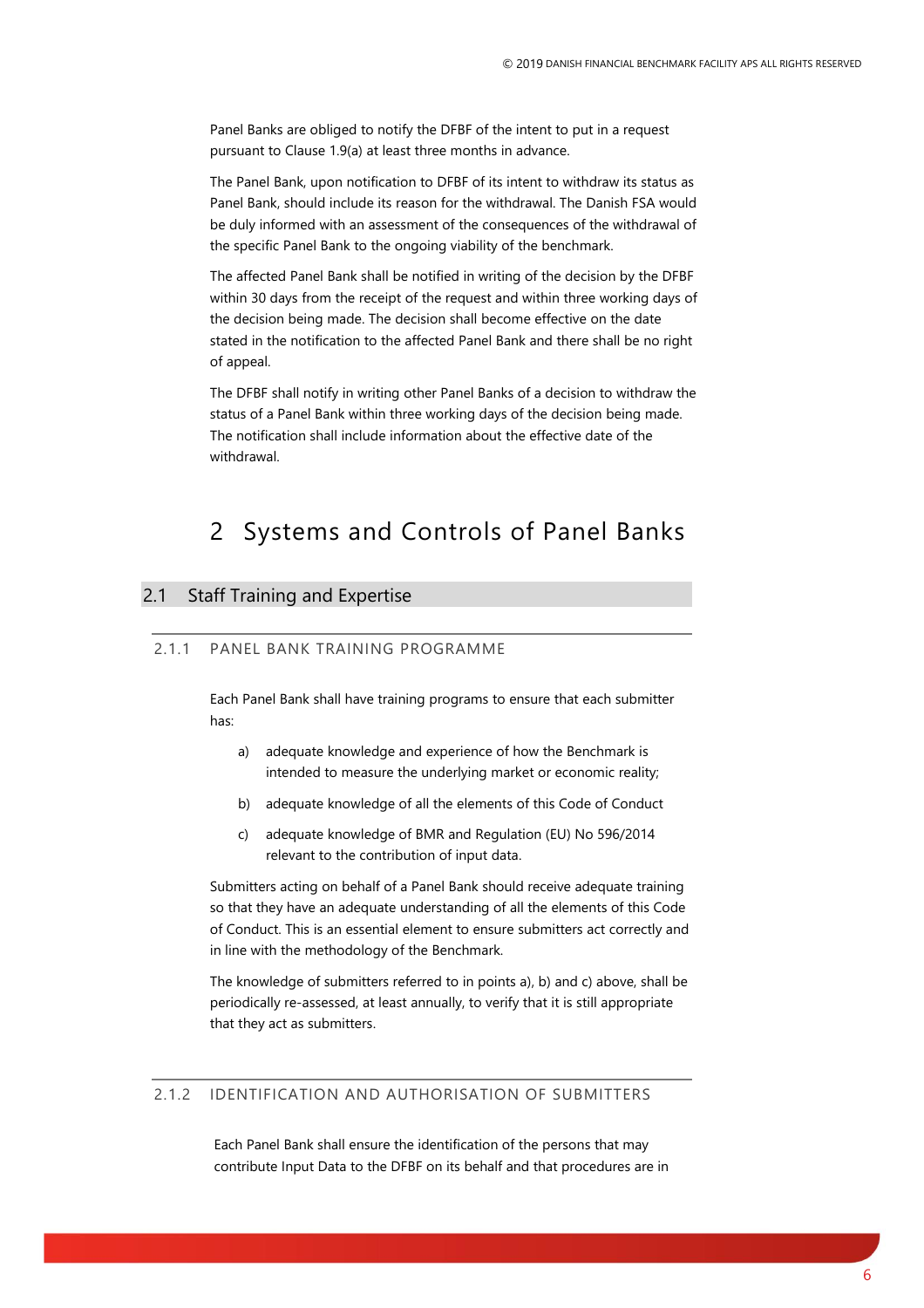place to verify the identity of its submitters, as well as authorisation of any submitters that contribute Input Data on behalf of a Panel Bank.

Each Panel Bank's submitter and the direct managers of that submitter shall acknowledge in writing that they have read this Code of Conduct and that they will comply with it.

Each Panel Bank shall require that a person can act as a submitter of Input Data on its behalf only when the Panel Bank is satisfied that the person has the necessary skills, knowledge, training and experience for the role.

Each Panel Bank will undertake an assessment, before being satisfied that a person has the necessary skills, knowledge, training and experience to submit Input Data on its behalf. This process shall include undertaking checks to verify:

- a) the identity of the potential submitter;
- b) the qualifications of the potential submitter; and
- c) the reputation of the potential submitter and their suitability to the role.

<span id="page-6-0"></span>2.1.3 NOTIFICATION OF AUTHORISED SUBMITTERS TO BENCHMARK

> Each Panel Bank shall notify the identity of any individual authorised to submit Input Data on its behalf to the DFBF. Each Panel Bank shall use a form provided by the DFBF for this purpose, which will be signed by a listed authority employee within the Panel Bank. Each Panel Bank shall deliver the completed form to the DFBF via electronic mail t[o dfbf-helpdesk@dfbf.dk.](mailto:dfbf-helpdesk@dfbf.dk) On receipt of this form, the DFBF will confirm directly to the Panel Bank as to the details contained in the form for security purposes.

## <span id="page-6-1"></span>3 Input Data Requirements

### <span id="page-6-2"></span>3.1 Description of Input Data for CIBOR

Panel Banks are to provide Input Data to the DFBF, as follows:

Quotes for the rate at which Panel Banks would lend to a Prime Bank on an un-collateralised basis at the time of quotation;

Input Data shall contain quotes for the 1 week, 1 month, 3 months, 6 months and 12 months tenors

Input Data shall take-into account the requirements as specified in Clause 3.3.1;

Each tenor rate shall be a positive or negative number to 2 decimal places, or zero;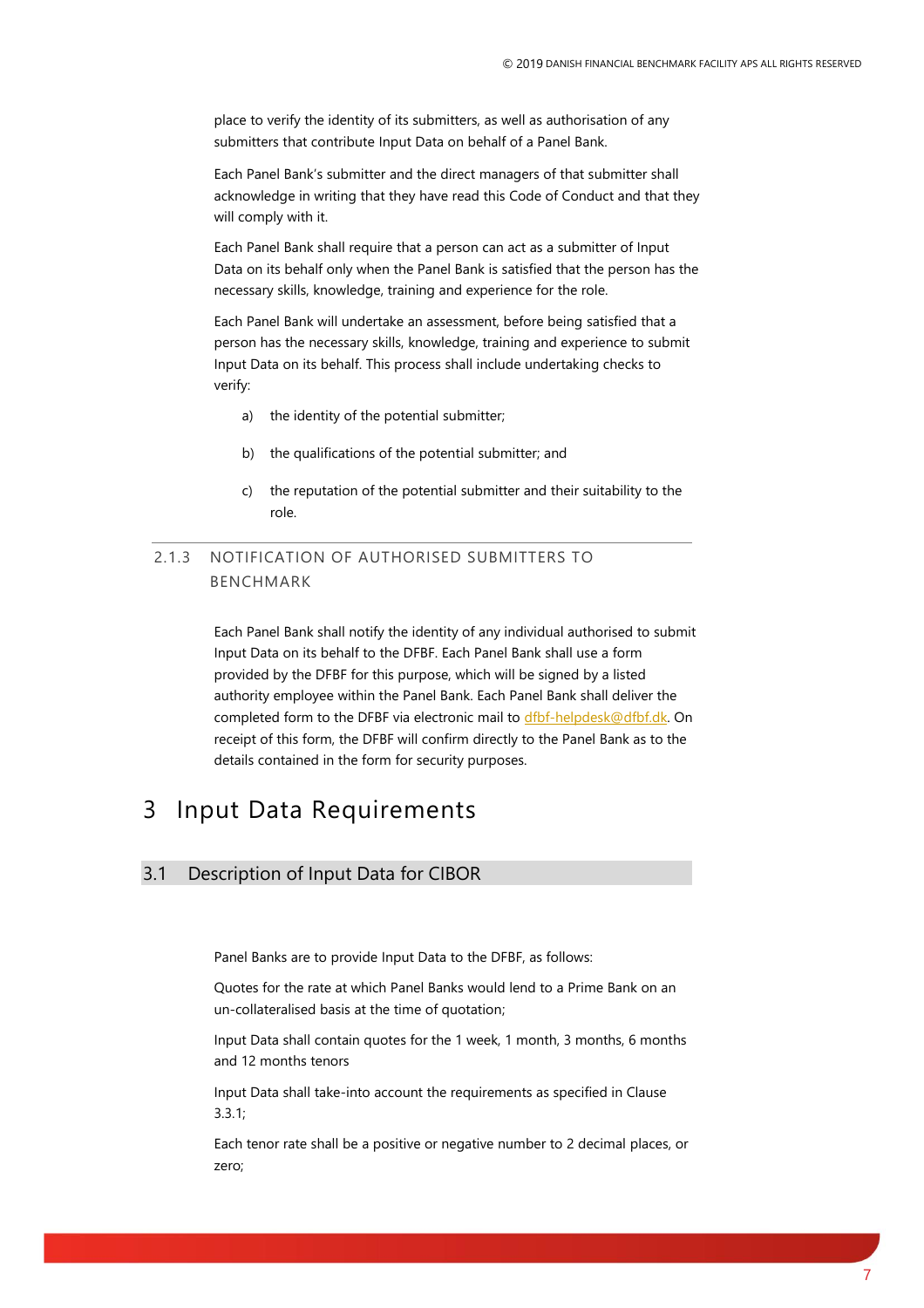Input Data shall be entered into the Calculating Agent system according to the Contribution Procedures for Panel Banks;

Input Data for all tenors shall be provided by Panel Banks each day on which commercial banks are open for general business in Denmark;

Input Data shall be entered into the Calculating Agent system after 10:30am and before 10:45am each day. Panel Banks may, exceptionally, alter their submissions at that time, but not later than 10:55am local time;

## <span id="page-7-0"></span>3.2 Internal Policies Ensuring Panel Bank Provides Relevant Input Data

A Panel Bank shall have in place policies to ensure that it provides all relevant Input Data. Each Panel Bank shall have an Input Data policy that includes at least a description of:

- a) the data to be taken-into account in determining the Input Data contribution;
- b) the data that a Panel Bank may exclude from a contribution of Input Data and any reason that might justify such an exclusion;
- c) a policy on the transmission of data to the DFBF that includes at least:
	- I. a method to be used for the secure transfer of data; and
	- II. contingency plans for submitting Input Data that address at least the following elements: technical and operational difficulties, the temporary absence of a submitter, and a lack of Input Data required by the methodology.

### <span id="page-7-1"></span>3.3 Priority of Use of Input Data for CIBOR

Where actual transactions underpin a Panel Bank`s Input Data, such transactions must be based on rates that have been formed by the competitive forces of supply and demand (i.e., in an active market) and entered into at arm`s length.

The priority of use of input data shall be as follows:

- The Panel Bank's own interbank lending transactions concluded with a Prime Bank in the Unsecured Danish Money Market with a minimum transaction value of DKK 5 million and in the following order:
	- I. Volume Weighted Average Price (VWAP) of multiple transactions;
	- II. Single transactions.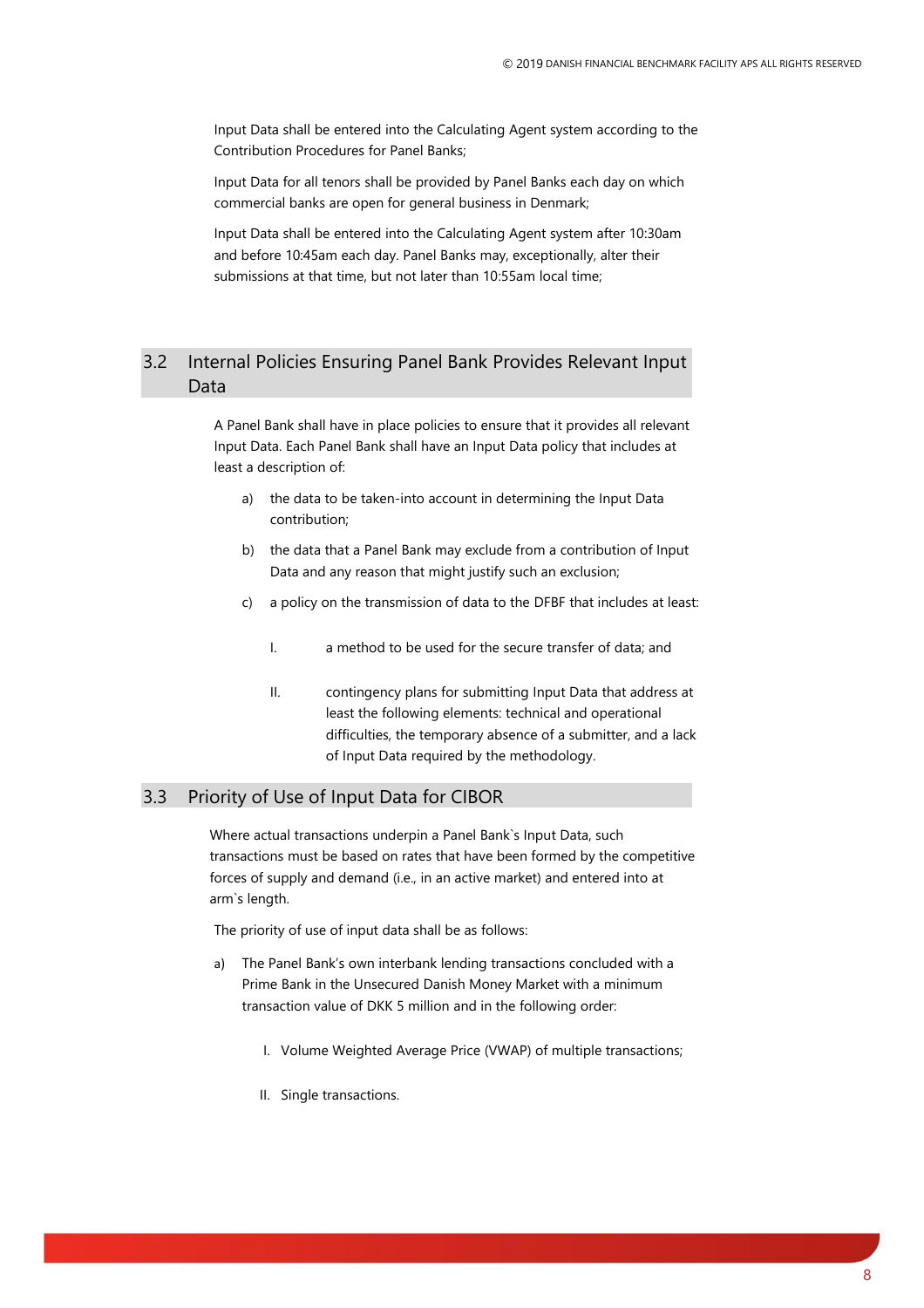If no valid interbank lending transactions have been concluded, then submissions should be made on-the-basis of the following level b) criteria:

- b) VWAP of Fixed Rate transactions, where qualifying trades should be directly referenced and an appropriate adjustment factor duly applied, so that the final derived rate would fit the criteria of a 'Level a' submission. For this priority, the following trades are eligible and should be considered in the following order:
	- I. Loans in other unsecured Money Markets denominated in DKK;
	- II. Loans with a transaction value lower than DKK 5 million that would be ineligible for a 'Level a' submission;
	- III. Securities financing transactions as defined by Regulation (EU) 2015/2365 art 3(11), where panel banks are giving DKK funds and taking General Collateral. Transactions of this type concluded with the Central Bank should also be included;

If no valid transactions have been concluded against the criteria set out in b), then submissions should be made on-the-basis of an application of market expertise as detailed in level c):

c) Use of market expertise based, where available, in consideration of the following criteria and in the following order:

- I. other correlated markets such as the CITA interest rate swap market, medium term interest rate swaps, forward rate agreements, repurchase agreements, local Govt. Bonds, shortterm mortgage bonds, foreign exchange forwards, interest rate futures and options;
- II. committed quotes;
- III. indicative quotes or expert judgement.

#### <span id="page-8-0"></span>3.4 Adjustments to Input Data

Input Data may be adjusted, to correctly reflect the Benchmark's definition, by application of the following criteria:

- a) proximity of transactions to the time of provision of the Input Data and the impact of any market events between the time of the transactions and the time of the provision of the Input Data;
- b) interpolation or extrapolation from transactions data;
- c) adjustments to reflect changes in the credit standing of the Panel Banks and other market participants (e.g. to meet the definition of the Prime Bank)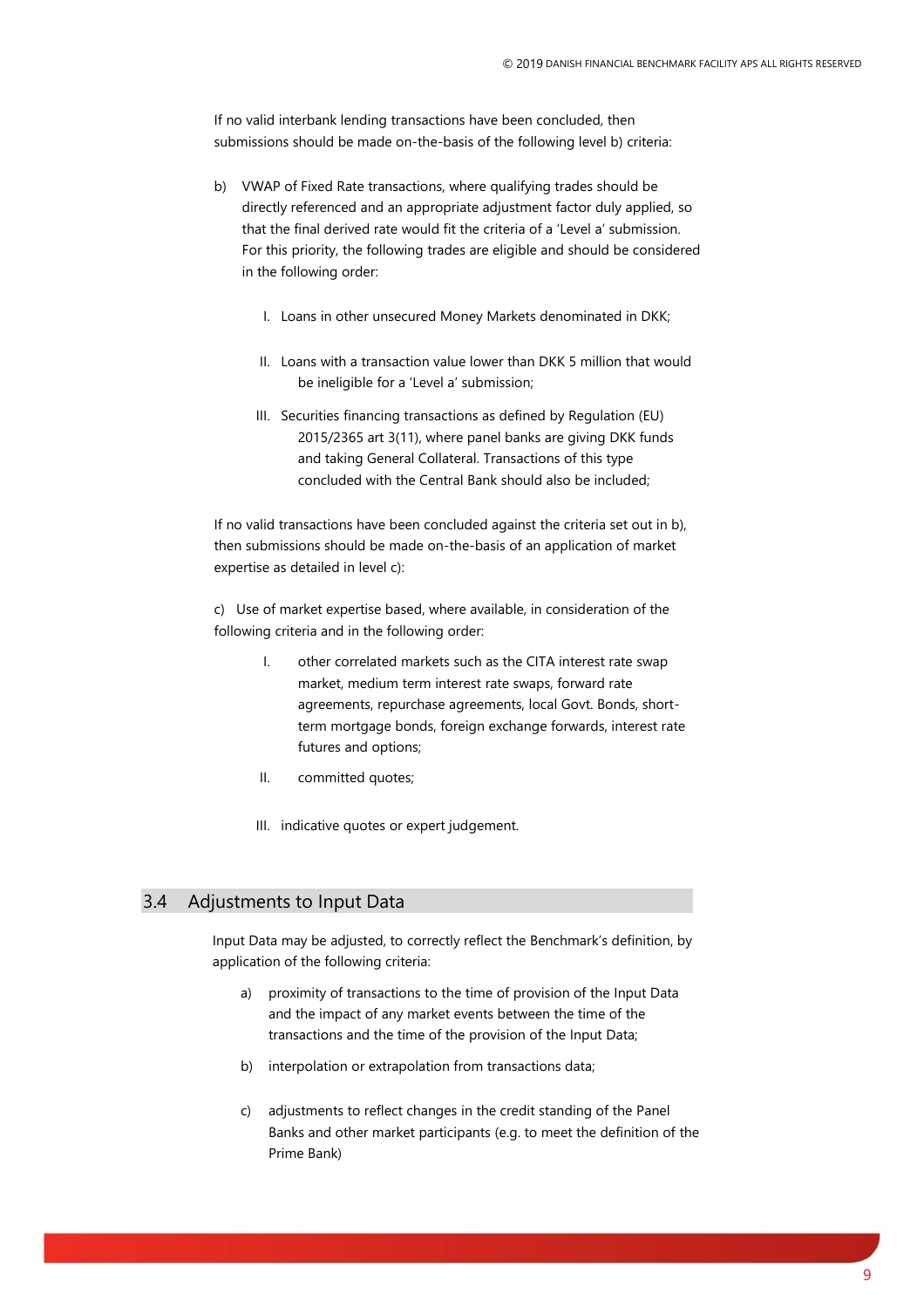d) if correlated market transactions are used in the determination of a submission, then the Panel Bank should apply a method of calculating their equivalence to the underlying market.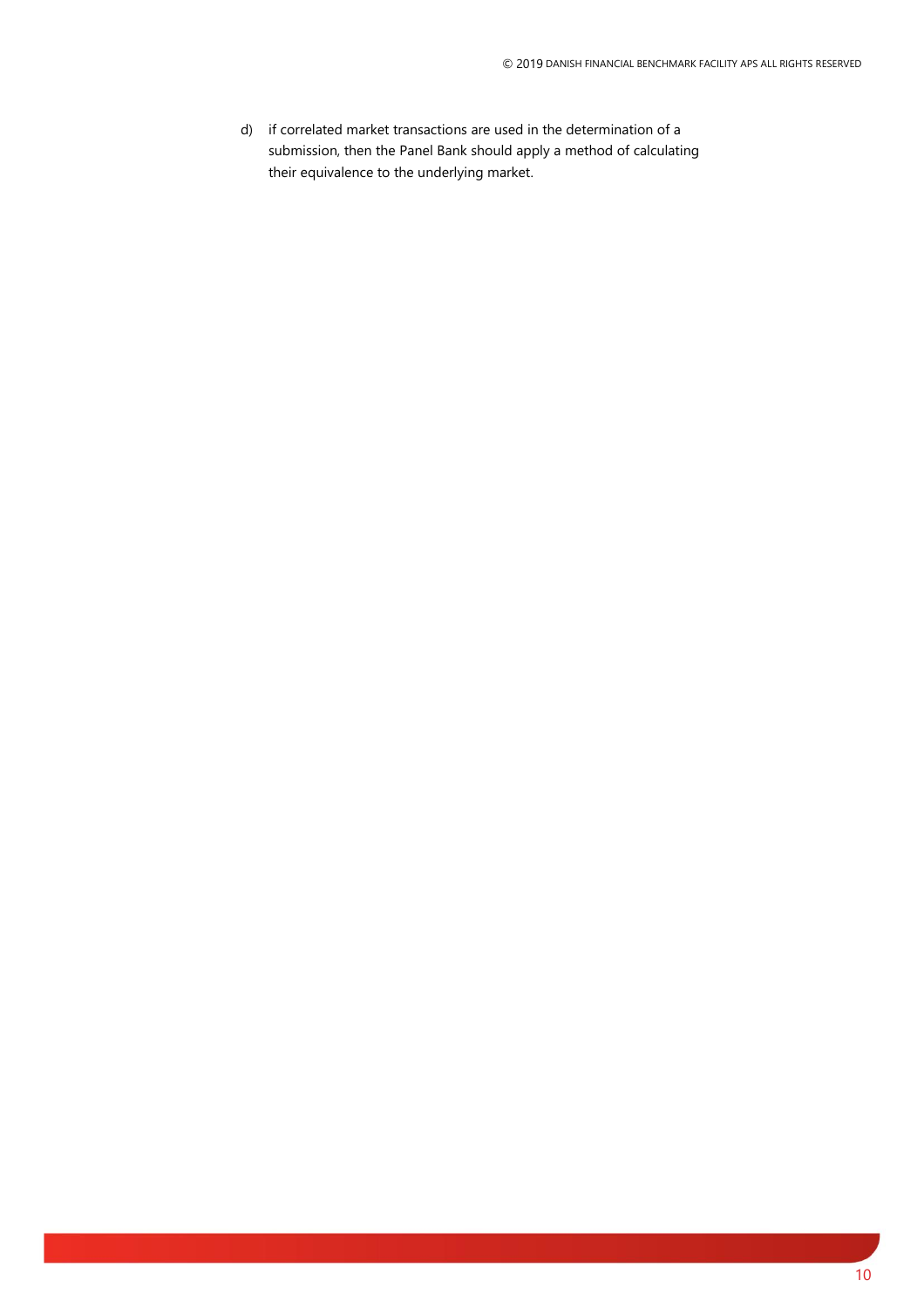## <span id="page-10-0"></span>4 Contribution of Input Data

Each Panel Bank shall have in place a control framework that ensures the integrity, accuracy and reliability of Input Data and that this is provided in accordance with this Regulation and the code of conduct.

#### <span id="page-10-1"></span>4.1 Processes for Contributing Data

Each Panel Bank shall keep and maintain a documented and effective process for contributing Input Data, and shall include:

- a) a process for the designation of submitters and procedures for making contributions when a submitter is unexpectedly unavailable, including the designation of alternates;
- b) procedures and systems for monitoring the data used for the contributions, which should be capable of producing alerts in line with predefined parameters.

### <span id="page-10-2"></span>4.2 Ensuring Integrity and Reliability of Input Data

A Panel Bank shall have in place effective systems and controls to ensure the integrity and reliability of all contributions of Input Data to the DFBF, including:

- a) controls regarding who may submit Input Data to the DFBF including a process for sign-off by a natural person holding a position senior to that of the submitter;
- b) measures for the management of Conflicts of Interest, including organisational separation of employees where appropriate and consideration of how to remove incentives, created by remuneration polices, to manipulate the Benchmark;
- c) record-keeping, for a minimum of five years, of communications in relation to provision of Input Data, of all information used to enable the Panel Bank to make each submission, and of all existing or potential Conflicts of Interest including, but not limited to, the Panel Bank's exposure to financial instruments which use the Benchmark as a reference;
- d) record-keeping of internal and external audits.

## <span id="page-10-3"></span>4.3 Procedures for Contributing Input data

Each Panel Bank should have procedures for contributing Input Data, including requirements for the Panel Bank to specify whether Input Data is transaction data and whether Input Data conforms to the requirements set out in this Code of Conduct.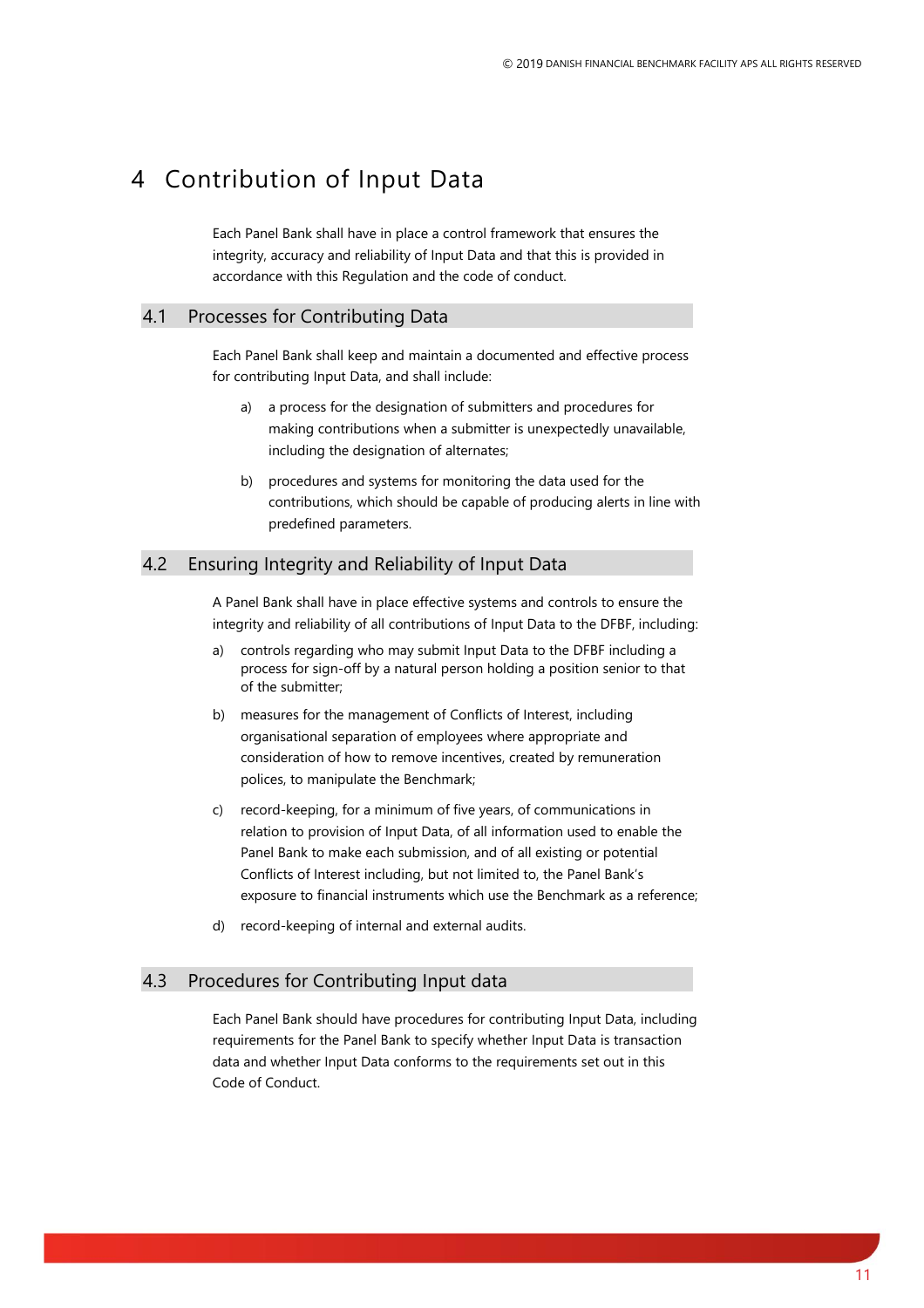#### <span id="page-11-0"></span>4.3.1 USE OF AUTOMATED SYSTEMS TO CONTRIBUTE INPUT DATA

Where a Panel Bank uses an automated system for the contribution of Input Data, where submitters are not able to modify the contribution of Input Data, Panel Banks must ensure that they:

- I. are able to monitor the proper functioning of the automated system on a continuous basis; and
- II. check the automated system following any update or change to its software, before new Input Data is contributed.

#### <span id="page-11-1"></span>4.4 Ensuring Appropriate and Verifiable Input Data

Each Panel Bank will ensure the availability of all information necessary to check where applicable that:

- a) The submitter has been authorised to contribute input data on behalf of the Panel Bank;
- b) Input Data is provided by the Panel Bank or is selected from a source specified by the DFBF within a time-period prescribed by the DFBF;
- c) Input Data is provided by the Panel Bank in a format specified by the DFBF;
- d) Input Data is contributed from the Input Data sources as per Clause 3.3 and in consideration of any necessary adjustments in accordance with Clause 3.4;
- e) the source of Input Data is reliable;
- f) the Input Data meets the requirements set out in the methodology in particular the requirements on the currency or the unit of measurement, the tenor, and the types of counterparties;
- g) relevant thresholds for the quantity of Input Data and standards for the quality of Input Data are met in accordance with the methodology;
- h) the priority of use of different types of input data are applied in accordance with the methodology;
- i) the exercise of any discretion or expert judgement in the contribution of Input Data is applied within the limits of the methodology and this Code of Conduct.

#### <span id="page-11-2"></span>4.5 Input Data from Front Office

Each Panel Bank shall ensure that it has the following procedures in place: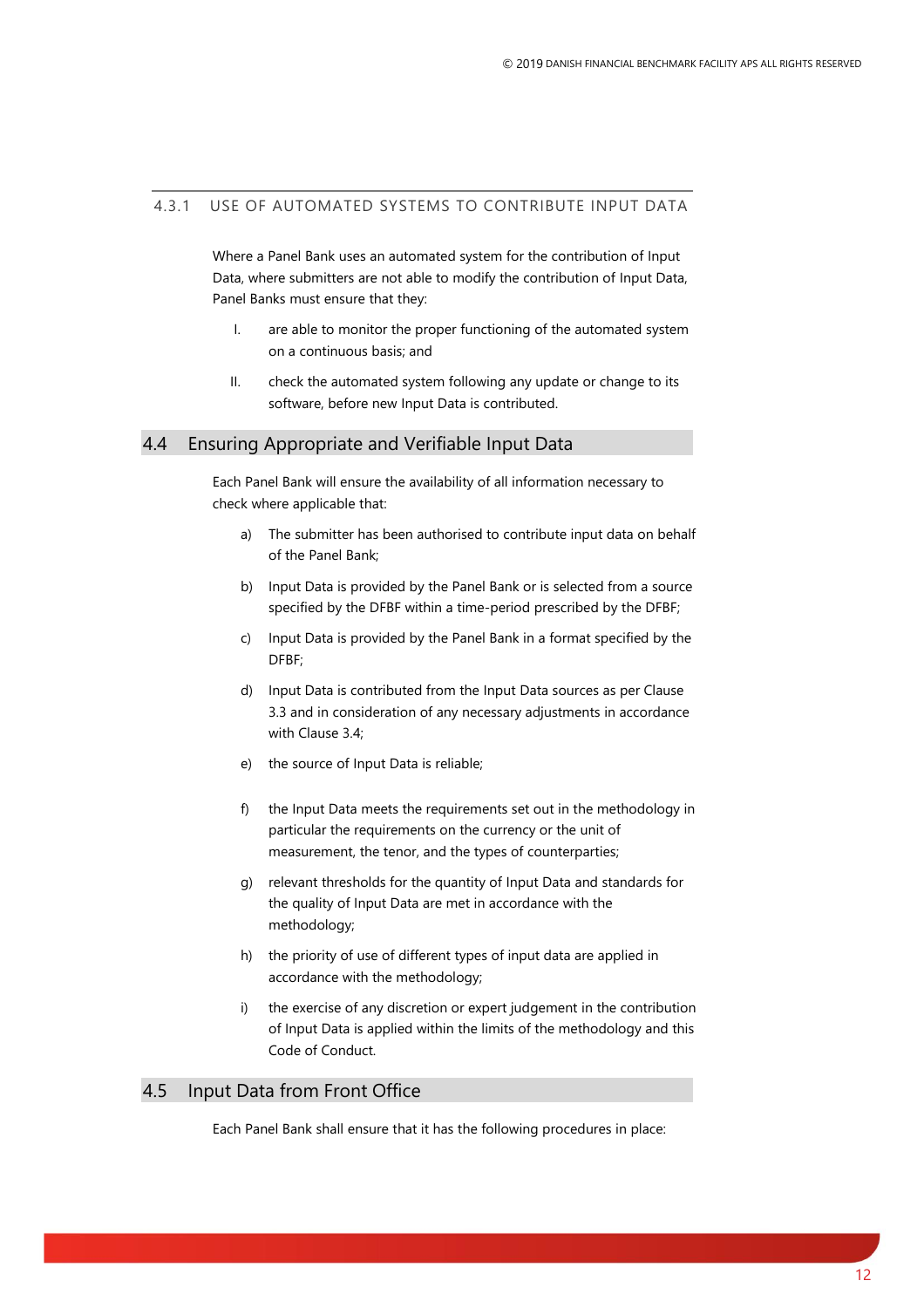- a) an internal oversight procedure that describes:
	- I. the respective roles of the three levels of control functions set out below, as well as the means of cooperation and flow of information between them;
	- II. regular reporting of the operations of the three levels of control functions to the senior management of the Panel Bank;
	- III. communication to the DFBF, upon request, of information requested by the DFBF relating to the Panel Bank's internal oversight and verification procedures.
- b) a first level of control function that is responsible for:
	- I. effective checking of Input Data prior to contribution in accordance with any requirement for the validation of Input Data to which it is subject;
	- II. the review of Input Data prior to contribution to check its integrity and accuracy;
	- III. checking that the submitter is authorised to contribute Input Data on behalf of the Panel Bank in accordance with any requirement;
	- IV. the restriction of contributed Input Data to persons involved in the contribution process, except where access is justified under the rules and procedures of the Panel Bank, such as for persons involved in audits related to the contribution of Input Data or persons involved in investigations relating to suspicious Input Data or errors;
- c) a second level of control function that is responsible for:
	- I. the review of Input Data after contribution, that is independent from the first level control function, in relation to the integrity and accuracy of the contributions;
	- II. the maintenance of a whistleblowing procedure that includes appropriate safeguards for whistleblowers;
	- III. the maintenance of procedures for the internal reporting of any attempted or actual manipulation of Input Data and any failure to comply with the Panel Bank's Benchmark-related policies and procedures as well as for the investigation of such events as soon as they become apparent;
	- IV. the maintenance of internal reporting procedures for any operational problems in the contribution process, as soon as they arise;
	- V. appropriate oversight of communications between front office function staff directly involved in contributions and other internal functions or external bodies;
- d) a third level of control function that is independent from the first two levels of control and responsible for performing checks, on a regular basis on the controls exercised by the first two levels of control.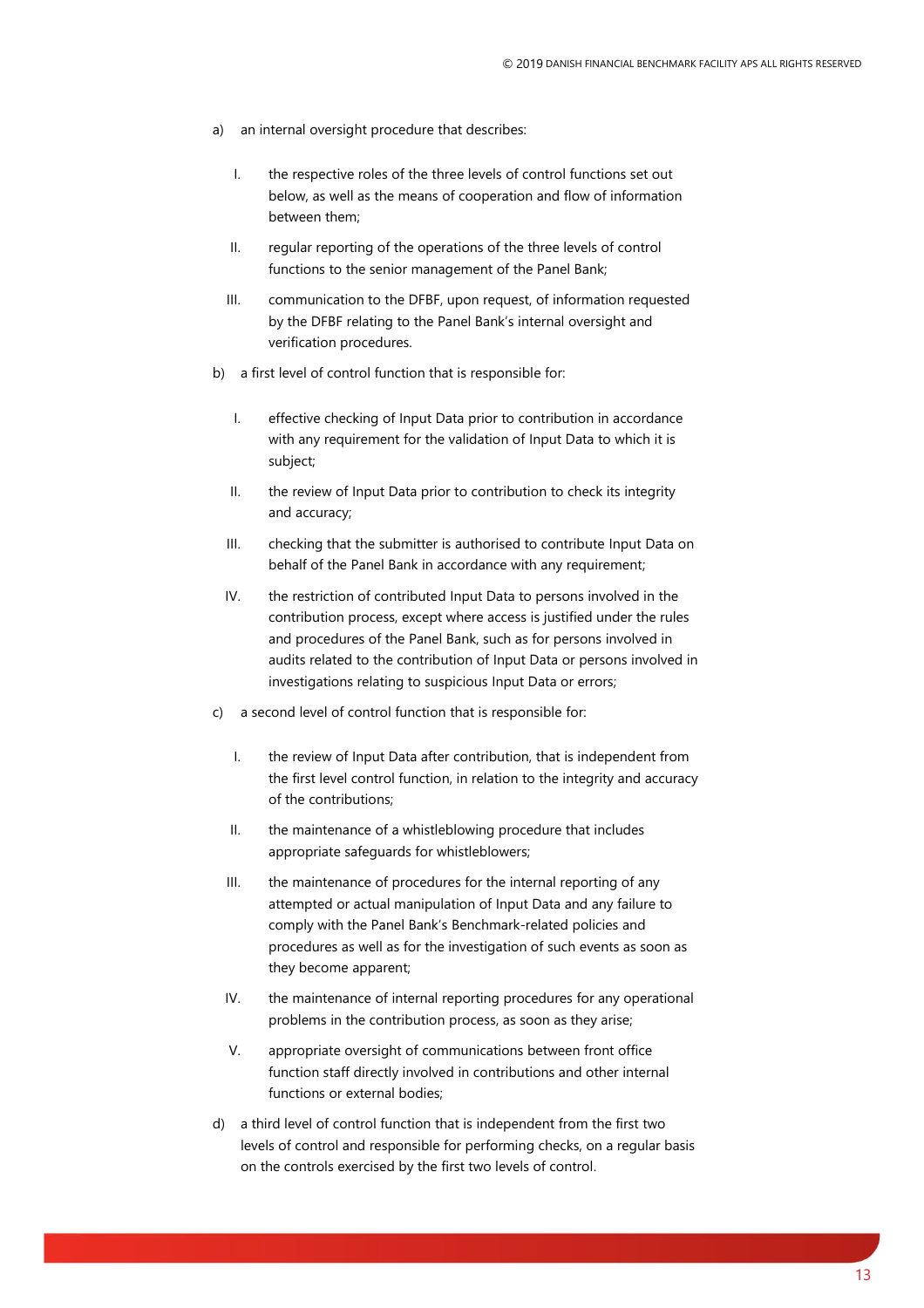#### <span id="page-13-0"></span>4.6 Reporting Lines and Sign-off of Input Data

Each panel bank will ensure that they have:

- a) an outline of responsibilities within the Panel Bank, including internal reporting lines and accountability, the location of submitters and managers and the names of relevant individuals and alternatives;
- b) Internal procedures for sign-off of contributions of Input Data;
- c) effective oversight of the process for contributing Input Data including risk management, the identification of senior personnel responsible for the process, and the involvement, if any, of the compliance and internal audit functions.

#### <span id="page-13-1"></span>4.7 Validation Prior to Submission

The Panel Bank should meet this Code of Conduct requirements for the validation of Input Data before it is provided to the DFBF.

#### <span id="page-13-2"></span>4.7.1 ERRONEOUS INPUT DATA

Each Panel Bank shall have procedures in place to address any errors discovered in the contributed Input Data.

Panel Banks will disclose any erroneous Input Data submitted during the determination process, as soon as it is discovered. Corrections to Input Data after the determination process has been completed, must be submitted according to the DFBF Post Publication Re-determination policy.

### <span id="page-13-3"></span>4.8 Whistleblowing Policy

Each Panel Bank should have a policy on whistleblowing, including appropriate safeguards for whistleblowers.

## <span id="page-13-4"></span>4.9 Suspicious Behaviour, Manipulation and Disciplinary Procedures

### <span id="page-13-5"></span>4.9.1 IDENTIFICATION OF SUSPICIOUS BEHAVIOUR

Each Panel Bank will ensure that it has a defined list of actions that would be considered suspicious, and the following procedures and rules are in place:

- a) effective procedures to prevent or control the exchange of information between persons engaged in activities involving a risk of conflict of interest where the exchange of that information may affect the Input Data contributed;
- b) rules to avoid collusion among Panel Banks, and between Panel Banks and the DFBF;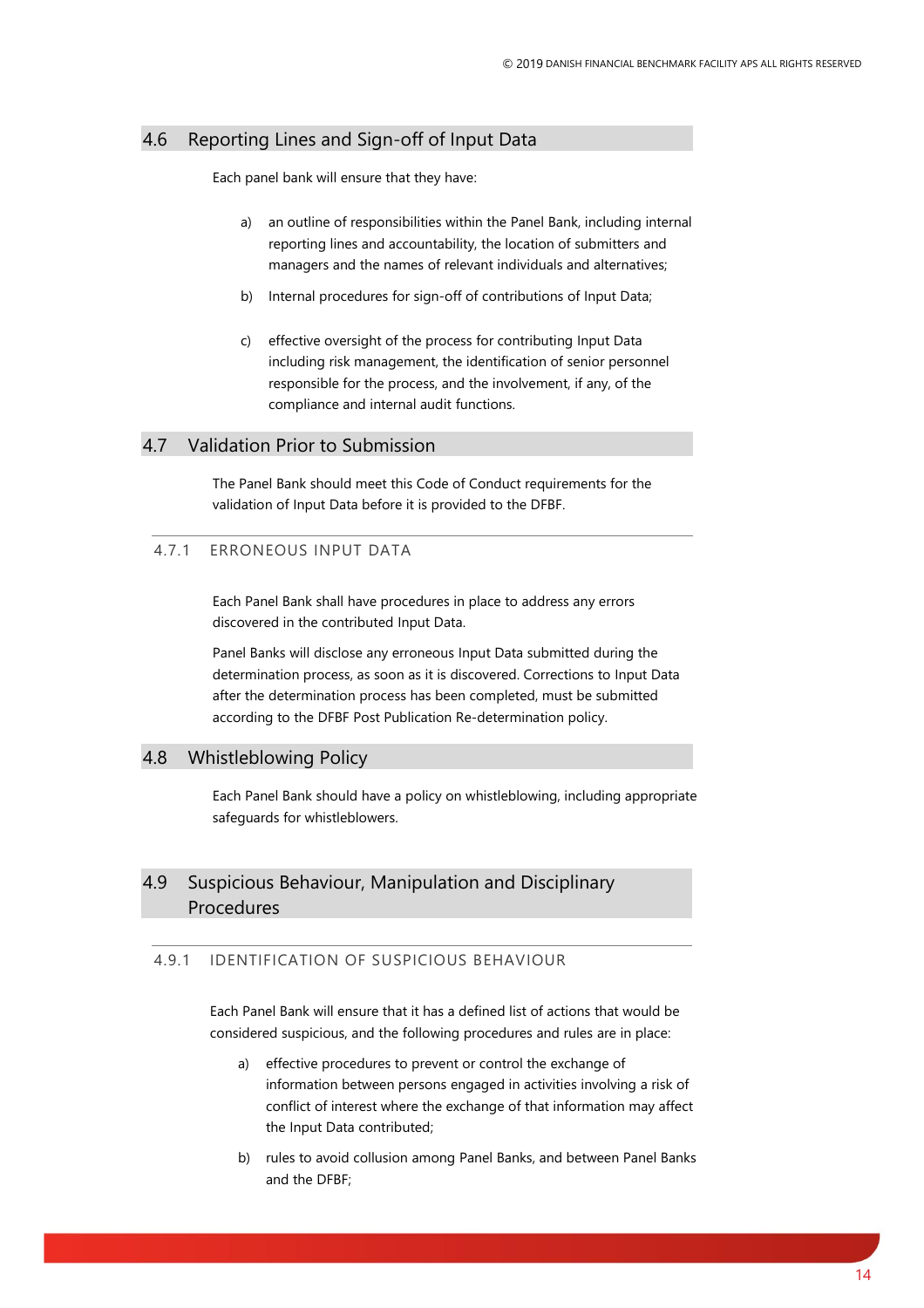c) measures to prevent, or limit, any person from exercising inappropriate influence over the way in which persons involved in the provision of Input Data carries out those activities.

#### <span id="page-14-0"></span>4.9.2 SYSTEMS AND CONTROLS

A Panel Bank must have in place systems and controls to provide for at least the following:

- a) pre-contribution checks to identify suspicious Input Data, including effective checking processes in the form of a review of the data by a second person, and unusual data values;
- b) post-contribution checks to verify the Input Data has been contributed in accordance with the requirements of this Code of Conduct and to identify suspicious Input Data;
- c) monitoring of the transfer of Input Data to the DFBF in accordance with the applicable policies.

### <span id="page-14-1"></span>4.10 Internal Reporting of Suspicious Input Data

Each Panel Bank shall establish documented internal procedures that provide for its staff to report any suspicious Input Data to the Panel Bank's compliance function, if any, and to the Panel Bank's senior management.

#### <span id="page-14-2"></span>4.11 Reverse Transactions

A Panel Bank should have in place controls to identify reverse transaction subsequent to the provision of Input Data.

The Compliance function of the Panel Bank shall report any findings, including reverse transactions, to Panel Banks management on a regular basis.

### <span id="page-14-3"></span>4.12 Disciplinary Procedures

Each Panel Bank will have in place disciplinary procedures in respect of attempts to manipulate, or any failure to report, actual or attempted manipulation by parties external to the contribution process.

## <span id="page-14-4"></span>4.13 Notifications to DFBF Regarding Suspicious Behaviour and Breaches of Regulation (EU) 2016/1011 or this Code of Conduct

Any attempts to manipulate the submission to the Benchmarks determination process, including breaches of the Panel Bank's own rules related to suspicious behaviour, must be immediately reported to the DFBF using the Whistleblowing mechanism on the DFBF website. The Panel Bank will provide all relevant information regarding the nature of the suspicious behaviour.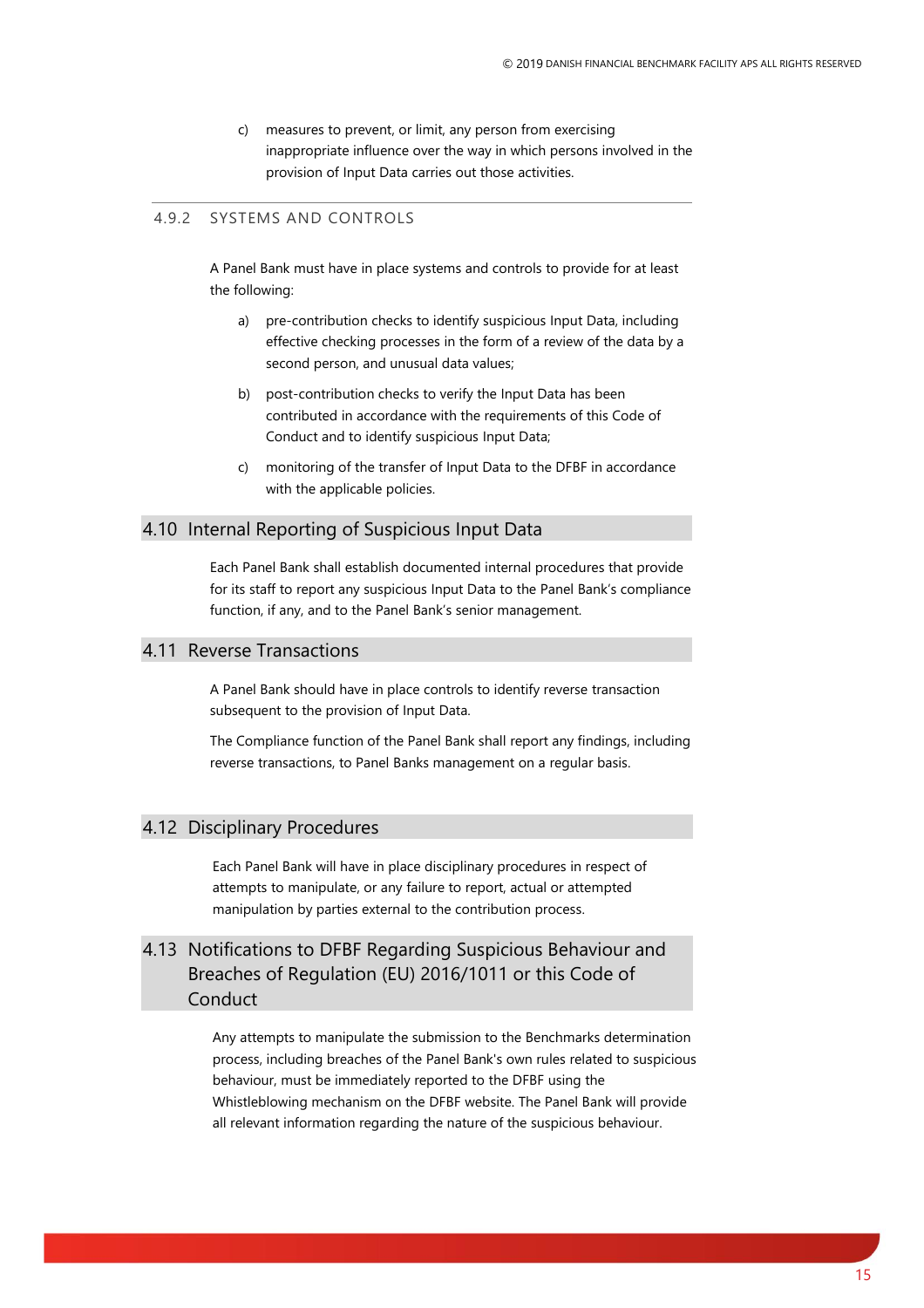A Panel Bank is required to report detected breaches, or errors and the action taken as-a-consequence to the DFBF within one month of the matter being detected

#### <span id="page-15-0"></span>4.14 Managing Breaches

A Panel Bank should have in place a procedure for detecting and managing breaches of Regulation (EU) 2016/1011 or this Code of Conduct. The procedure for managing breaches shall include reviewing any detected breach or error, and recording the actions taken as-a-consequence.

### <span id="page-15-1"></span>4.15 Policies on Use of Discretion

The Panel Bank should establish policies on the use of discretion that specify at least the following:

- a) the circumstances in which it may exercise discretion;
- b) the persons within the Panel Bank that are permitted to exercise discretion;
- c) any internal controls that govern the exercise of the Panel Bank's discretion in accordance with its policies;
- d) any persons within the Panel Bank that may evaluate ex-post the exercise of discretion.

## <span id="page-15-2"></span>4.16 Contribution of Input Data Relying on Expert Judgement or **Discretion**

Where the contribution of Input Data relies on expert judgement, the policies of a Panel Bank in relation of the use of judgement or the exercise of discretion shall include:

- a) a framework for ensuring consistency between different submitters, and consistency over time, in relation to the use of judgement or the exercise of discretion;
- b) identification of the information that can be used to support expert judgement or discretion, and of any information that should not be takeninto account;
- procedures for the systematic review of any use of expert judgement.

Each Panel Bank shall keep records of the Input Data source that was considered for each contribution and any related exercise of discretion.

#### <span id="page-15-3"></span>4.17 Periodic Reviews of Input Data and Procedures

Each Panel Bank will conduct regularly reviews, at least annually, of the input data and the procedures, systems and controls established in relation to the contribution of Input Data, and whenever there is a change in this Code of Conduct.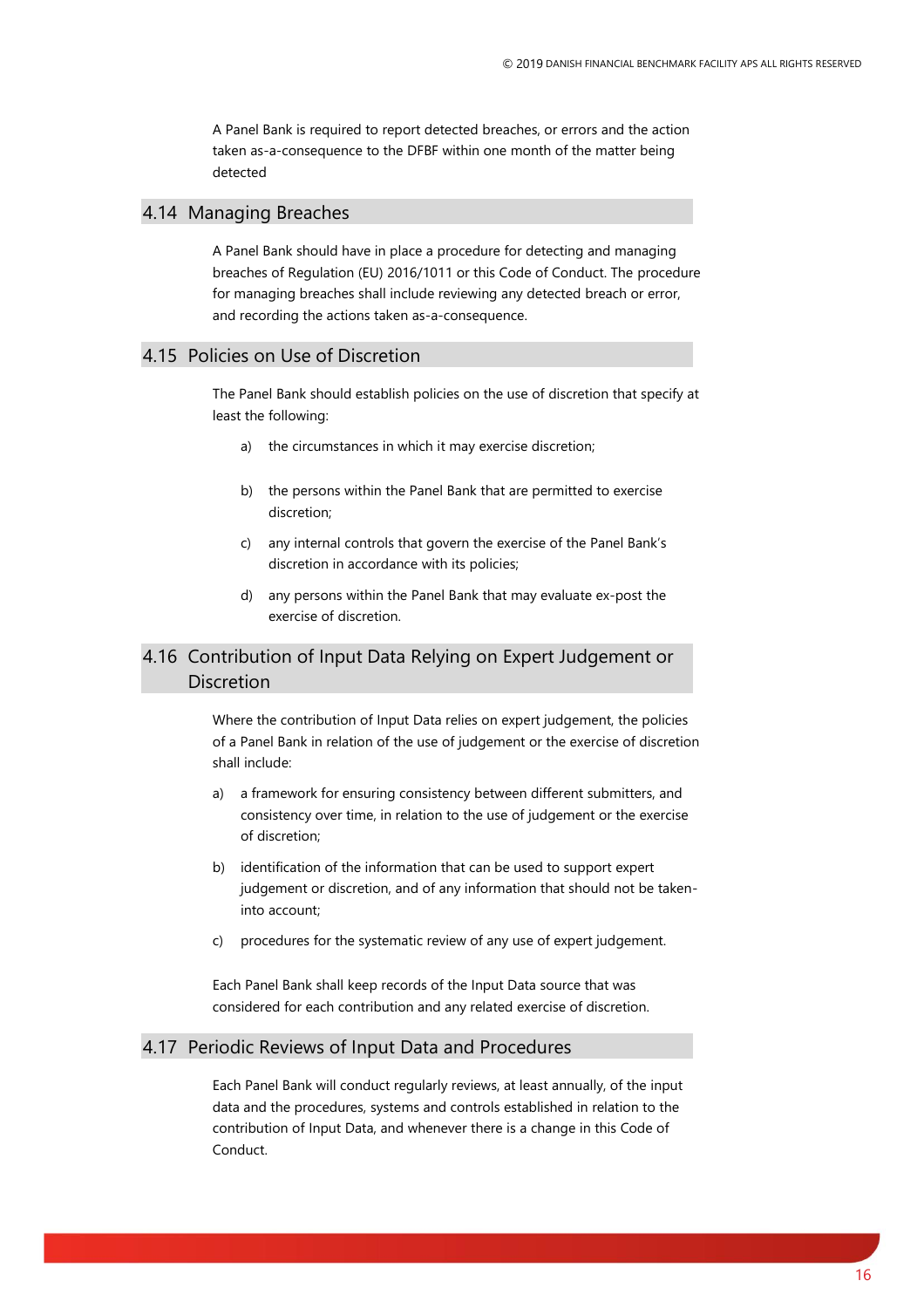## <span id="page-16-0"></span>5 Management of Conflicts of Interest

Each Panel Bank shall have in place policies concerning the management of Conflicts of Interest. Each Panel Bank shall establish systems and controls concerning the management of Conflicts of Interest that include at least a Conflicts of Interest Policy that addresses:

- a) the process of identifying and managing of conflict of interest, including any internal escalation of conflicts of interest;
- b) steps to prevent, or minimise the risk of, conflicts of interest in the process for recruiting submitters;
- c) steps to prevent, or minimise the risk of, conflicts of interest in the remuneration policies for the contributor's staff;
- d) steps to prevent, or minimise the risk of, conflicts of interest arising from the contributor's management structure;
- e) requirements with respect to communications between submitters and other staff within the contributor's organisation;
- f) Appropriate physical or operational separation between submitters and other staff of the contributor required to prevent, or minimise the risk of, conflict of interest;
- g) rules and measures to address any financial exposure that the contributor may have to a financial instrument or financial contract which references the benchmark to which the contributor contributes input data;
- h) shall require that the staff of a Panel Bank that are involved in the contribution process are trained in relation to all policies, procedures and controls relating to the identification, prevention and management of Conflicts of Interest.

#### <span id="page-16-1"></span>5.1 Conflict of Interest Measures

Each Panel Bank shall have in place the following measures for the management of Conflicts of Interest:

- a) a register of Conflicts of Interest, that shall be kept up to date and used to record any Conflicts of Interest identified and any measures taken to manage them. The register shall be accessible by internal or external auditors;
- b) appropriate internal oversight procedures; when there is no organisational or physical separation of employees, the oversight procedures shall prescribe rules on the interaction of submitters with front office employees.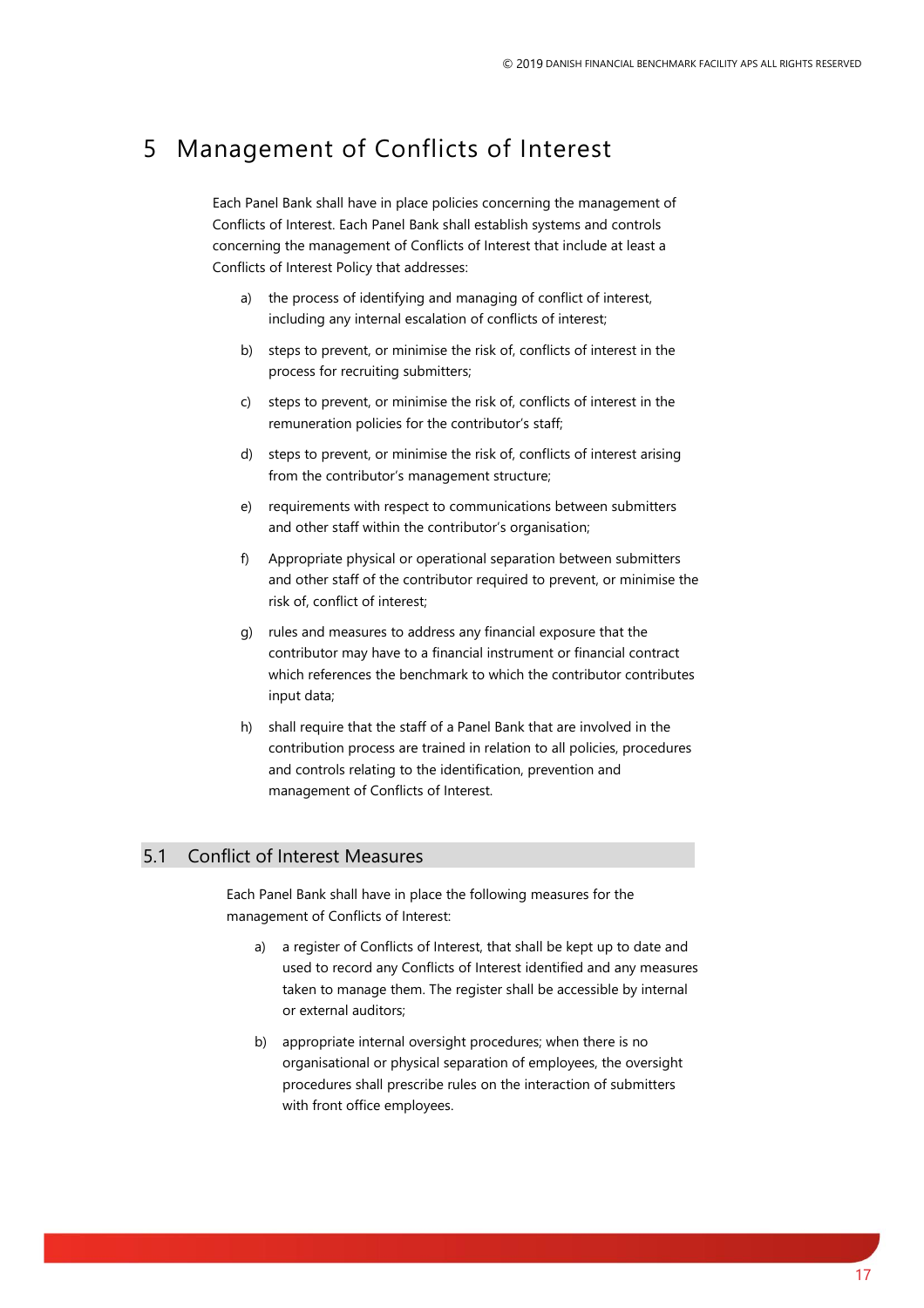#### <span id="page-17-0"></span>5.2 Maintenance Requirements of Conflicts of Interest Policy

Each Panel Bank shall include in the establishment and ongoing maintenance of their Conflicts of Interest policy the following points:

- a) the identification and disclosure to the DFBF of actual or potential Conflicts of Interest in relation to the Panel Bank's front office staff who are involved in the contribution process;
- b) the separation of the remuneration of a submitter from the value of the Benchmark, the specific values of the submissions made and any performance of an activity of the Panel Bank that might give rise to a conflict of interest related to the contribution to the Benchmark;
- c) a clear segregation of duties between front office staff involved in contributing Input Data and other front office staff;
- d) a physical separation between front office staff involved in contributing Input Data and other front office staff; under certain circumstances this provision may not be required taking into consideration the nature, scale and complexity of the activities of the contributor, whether a conflict of interest may arise between the contribution to the benchmark and trading or other activities performed by the contributor, or the level of discretion involved in the process of contribution;
- e) effective procedures to control the exchange of information between front office staff and other staff of the Panel Bank involved in activities that may create a risk of Conflicts of Interest, where that information may affect the Input Data contributed;
- f) contingency provisions in case of temporary disruption of the controls regarding the exchange of information referred to in point (e);
- g) measures to prevent any person from exercising inappropriate influence over the way in which front office staff involved in contributing Input Data carry out their activities;
- h) measures to ensure that the provision of Input Data is not affected by any existing or potential conflict of interest and that, where any discretion is required, it is independently and honestly exercised based on relevant information in accordance with this Code of Conduct;
- i) effective Conflicts of Interest management procedures and communication controls, both within their Panel Bank and between Panel Banks and other third parties, to avoid any inappropriate external influence over those responsible for submitting rates. Submitters shall work in locations appropriately physically separated from interest rate derivative traders;
- j) the removal of any direct link between the remuneration of employees involved in the provision of Input Data and the remuneration of, or revenues generated by, persons engaged in another activity, where a conflict of interest may arise in relation to those activities;
- k) physical separation of submitters from other employees of the Panel Bank, where appropriate, taking into account: the level of discretion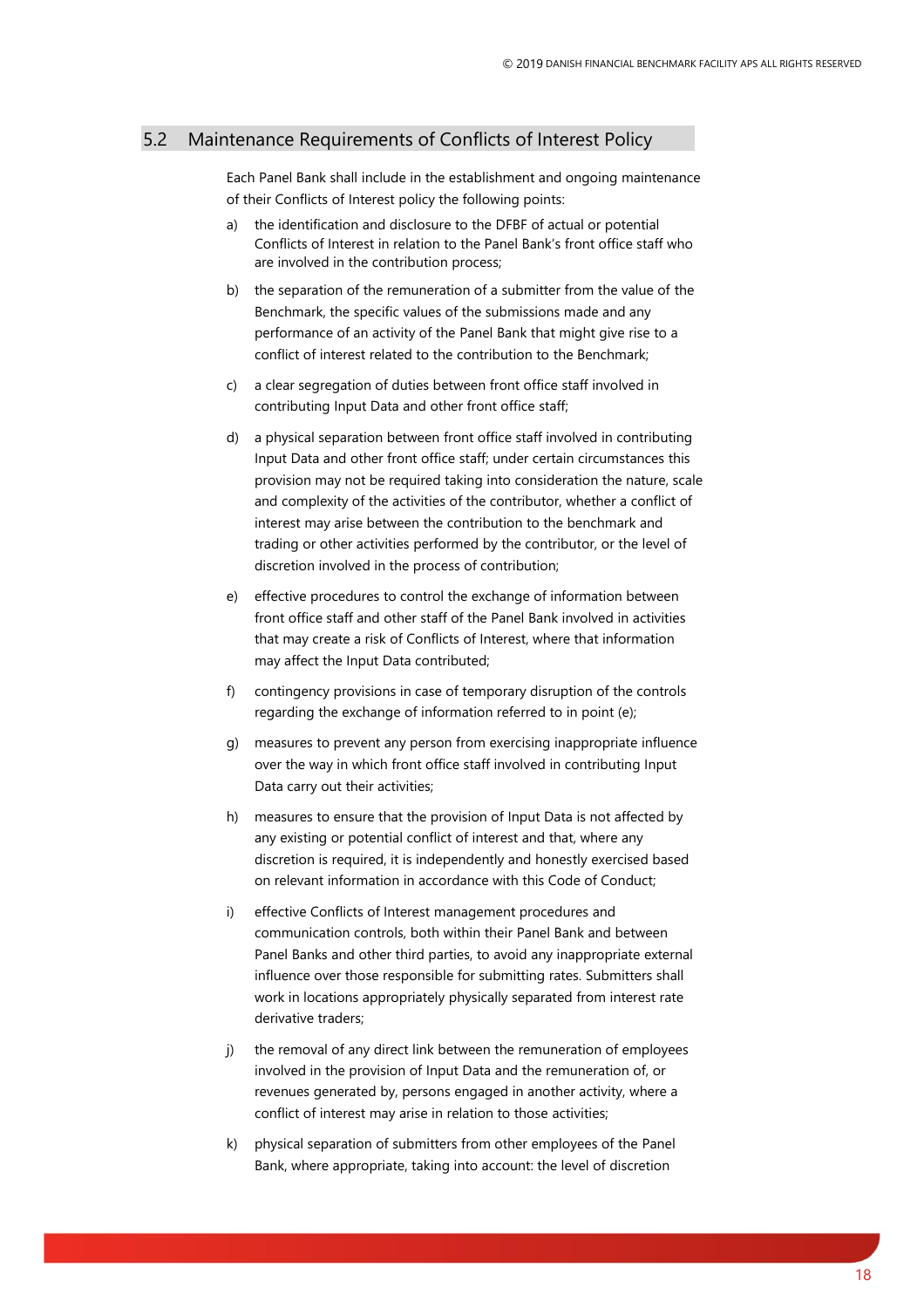involved in the process of contribution; the nature, scale and complexity of the Panel Bank's activities; whether Conflicts of Interest may rise between the contribution of Input Data to the Benchmark and trading, or other activities performed by the Panel Bank; and

- l) measures for the management of conflict of interest should also include remuneration policies in relation to submitters that ensure that the remuneration of a submitter:
	- 1. is not linked to the Benchmark nor to the specific values of the submissions made; and
	- 2. is not linked to the performance of a specific activity of the Panel Bank that may give rise to a conflict of interest with the contribution of Input Data to the Benchmark

## <span id="page-18-0"></span>6 Record Keeping Policies

Each Panel Bank should have adequate record-keeping policies and data will be kept on a medium that allows the storage of information to be accessible for future reference with a documented audit trail.

Each Panel Bank shall have in place record-keeping policies to provide that information be kept for a minimum of five years, or three years where the records are of telephone conversation or electronic communications, on a medium that allows the storage of information to be accessible for future reference.

Each Panel Bank shall keep a record of all relevant information necessary to check the Panel Bank's adherence to this Code of Conduct, including a record of at least the following information:

- a) policies and procedures governing the contribution of Input Data and any relevant changes therein;
- b) the register of Conflicts of Interest established;
- c) any disciplinary action taken against any of the Panel Bank's staff in respect of the benchmark(s) related activities;
- d) a list of submitters and persons performing checks in respect of contributions, including their names and roles within the Panel Bank, and the dates when the submission-related roles were authorised and exited;
- e) any interactions of submitters with the DFBF and their appointed Calculation Agent;
- f) sensitivity reports for interest rate swap trading books and other derivative trading books with a significant exposure to interest rate fixings in respect of Input Data;
- g) any queries regarding the input of data and their outcome of those queries;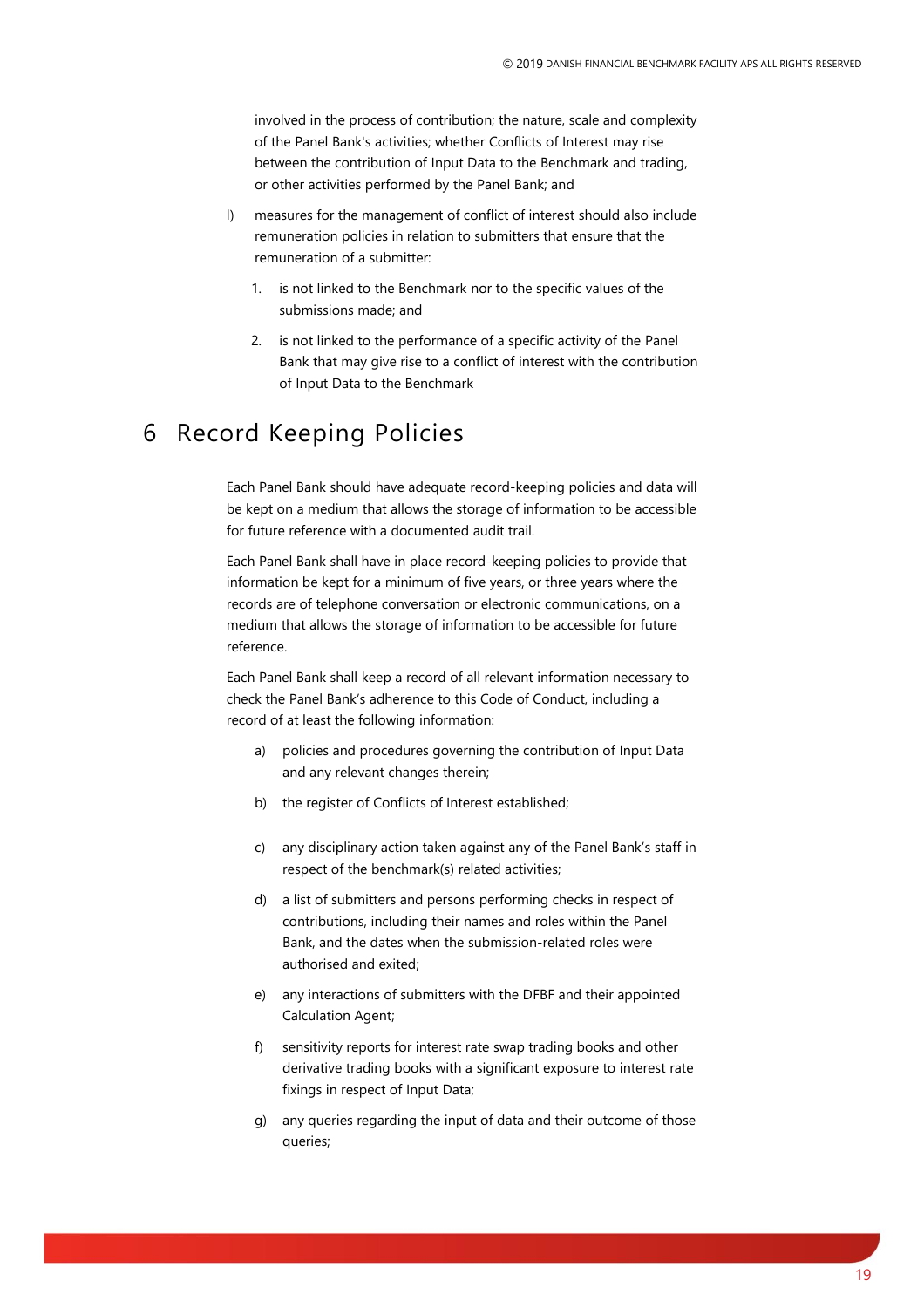h) any detection and management of breaches or errors with regard to Regulation (EU) 2016/1011 or this Code of Conduct and actions taken as a consequence.

Each Panel Bank shall keep detailed records of all relevant aspects of contributions of Input Data including:

- 1. the contribution of Input Data;
- 2. the data taken-into account in determining the Input Data contribution, and any data that was excluded;
- 3. any use of discretion;
- 4. any input data checks undertaken by the contributor
- 5. communications in relation to the contribution of Input Data between the submitter and any persons within the Panel Bank performing checks in respect of contributions;
- 6. the process governing Input Data determination and the sign-off of Input Data;
- 7. the names of submitters and their responsibilities;
- 8. any communications between the submitters and other persons, including internal and external traders and brokers, in relation to the determination or contribution of Input Data.

Records to be kept of communications in relation to the provision of Input Data by the Panel Bank shall include the contributions made and the names of the submitters.

Records to be kept of the Panel Bank's exposure to financial instruments that use the Benchmark as a reference shall include the type of activity of the Panel Bank that gives rise to the exposure.

Records to be kept of internal and external audits shall include the audit brief, the audit report, and a record of actions taken in response to each audit.

# <span id="page-19-0"></span>7 Requirement for Access by Competent Authority

#### 7.1

The DFBF and Panel Banks accept that in order to fulfil their duties under this Regulation, the Danish FSA shall have, in conformity with the national laws of Denmark, the following supervisory and investigatory powers:

- a) access to any document and other data in any form, and to receive or take a copy thereof;
- b) require or demand information from any person involved in the provision of, and contribution to, the Benchmark, including any service provider to which functions, services or activities in the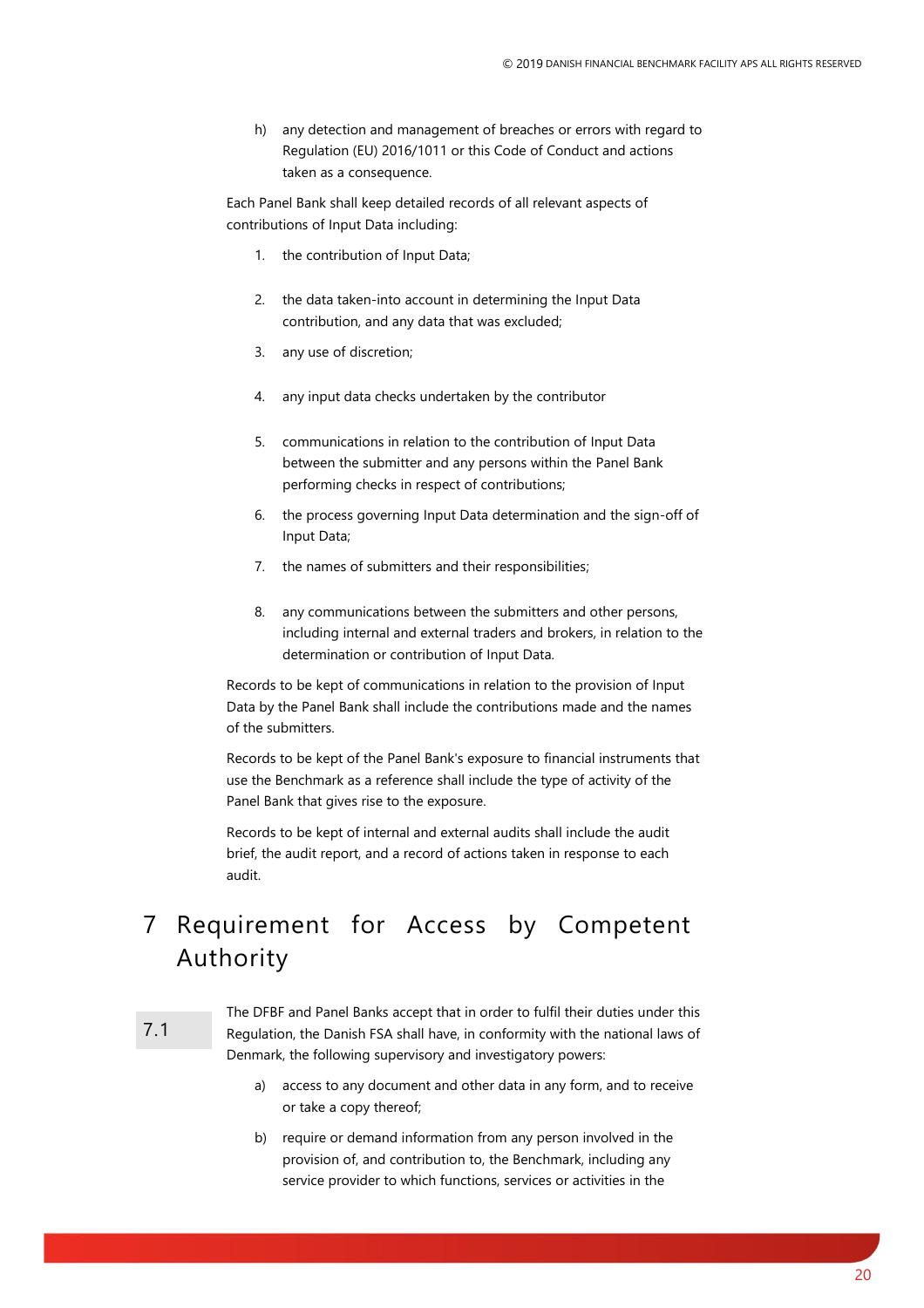provision of the Benchmark have been outsourced as well as their principals, and if necessary, summon and question any such person with a view to obtaining information;

- c) carry out on-site inspections or investigations, at sites other than the private residences of natural persons;
- d) enter premises of legal persons, in order to seize documents and other data in any form, where a reasonable suspicion exists that documents and other data related to the subject- matter of the inspection or investigation may be relevant to prove a breach of the Regulation. Where prior authorisation is needed from the judicial authority of Denmark, in accordance with national law, such power shall only be used after having obtained that prior authorisation;
- e) require existing recordings of telephone conversations, electronic communications or other data traffic records held by a Panel Bank;
- f) request the freezing or sequestration of assets or both;
- g) require temporary cessation of any practice that the competent authority considers contrary to the Regulation;
- h) impose a temporary prohibition on the exercise of professional activity.

## <span id="page-20-0"></span>8 Requirement to Provide Information to DFBF

- 8.1 Each Panel Bank, whose input data is submitted from a front office function, will provide information relating to the Panel Bank's internal oversight and Data Input verification procedures within a reasonable timeframe, on demand by the DFBF.
- 8.2 Each Panel Bank shall fully cooperate with the DFBF and the Danish FSA in the auditing and supervision of the provision of the Benchmark and make available the information and records kept in accordance with this Code of Conduct.

## <span id="page-20-1"></span>9 Audit Provisions

An independent external audit of the Input Data of a Panel Bank to the Benchmark, compliance with this Code of Conduct and the provisions of the Regulation shall be carried out for the first time six months after the introduction of this Code of Conduct, and subsequently every two years.

The DFBF Oversight Committee may require an external audit of a Panel Bank if dissatisfied with any aspects of its conduct. The audit will be conducted within three months of such a request being made and the Panel Bank will provide all necessary assistance in regard to these enquiries.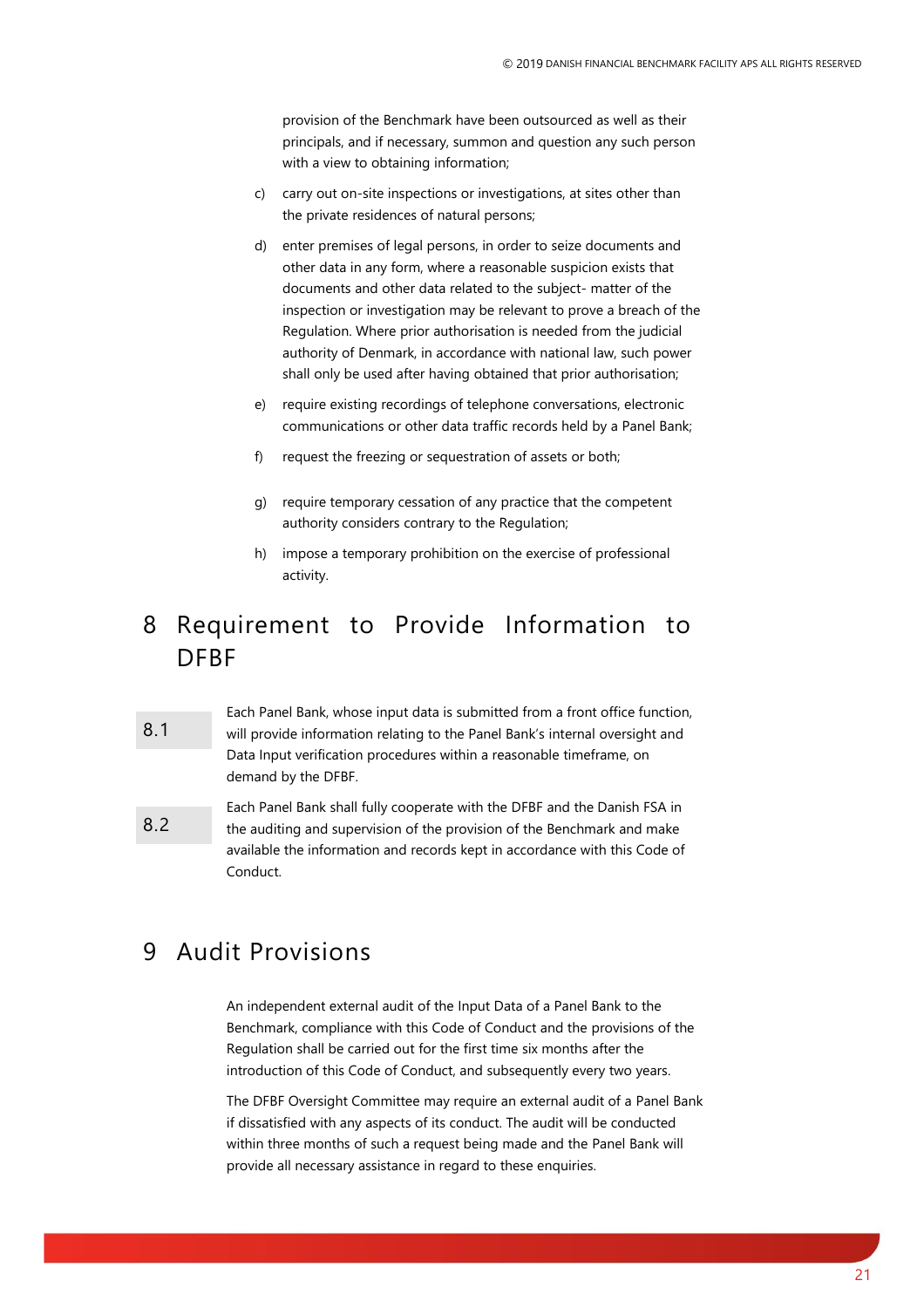## <span id="page-21-0"></span>10 Effect

These procedures detailed in this document shall take effect on 1 April 2022.

## <span id="page-21-1"></span>11 Definitions

**'administrator'** means Danish Financial Benchmark Facility (DFBF) incorporated in Denmark.

**'benchmark** means CIBOR ®

**'Competent Authority'** is the Danish Financial Supervisory Authority (Danish FSA) who is the body responsible for authorisation and ongoing supervision of the DFBF under BMR.

**'contribution of Input Data'** means providing any Input Data not readily available to the DFBF, or to another person for the purposes of passing to the DFBF, that is required in connection with the determination of the Benchmarks and is provided for that purpose.

**'expert judgement'** means the exercise of discretion by a Panel Bank with respect to the use of data in determining the Benchmarks, including extrapolating values from prior or related transactions, adjusting values for factors that might influence the quality of data such as market events or impairment of a buyer or seller's credit quality, and weighting firm bids or offers greater than a particular concluded transaction.

**'financial instrument'** means any of the instruments listed in Section C of Annex I to Directive 2014/65/EU for which a request for admission to trading on a trading venue, as defined in point (24) of Article 4(1) of Directive 2014/65/EU, has been made or which is traded on a trading venue as defined in point (24) of Article 4(1) of Directive 2014/65/EU or via a systematic internaliser as defined in point (20) of Article 4(1) of that Directive.

**'input data'** means the data in respect of the value of one or more underlying assets, or prices, including estimated prices, quotes, committed quotes or other values, used by the DFBF to determine the Benchmark.

'**Input Data Source'** means the collection of data that is used by a submitter to determine their Input Data.